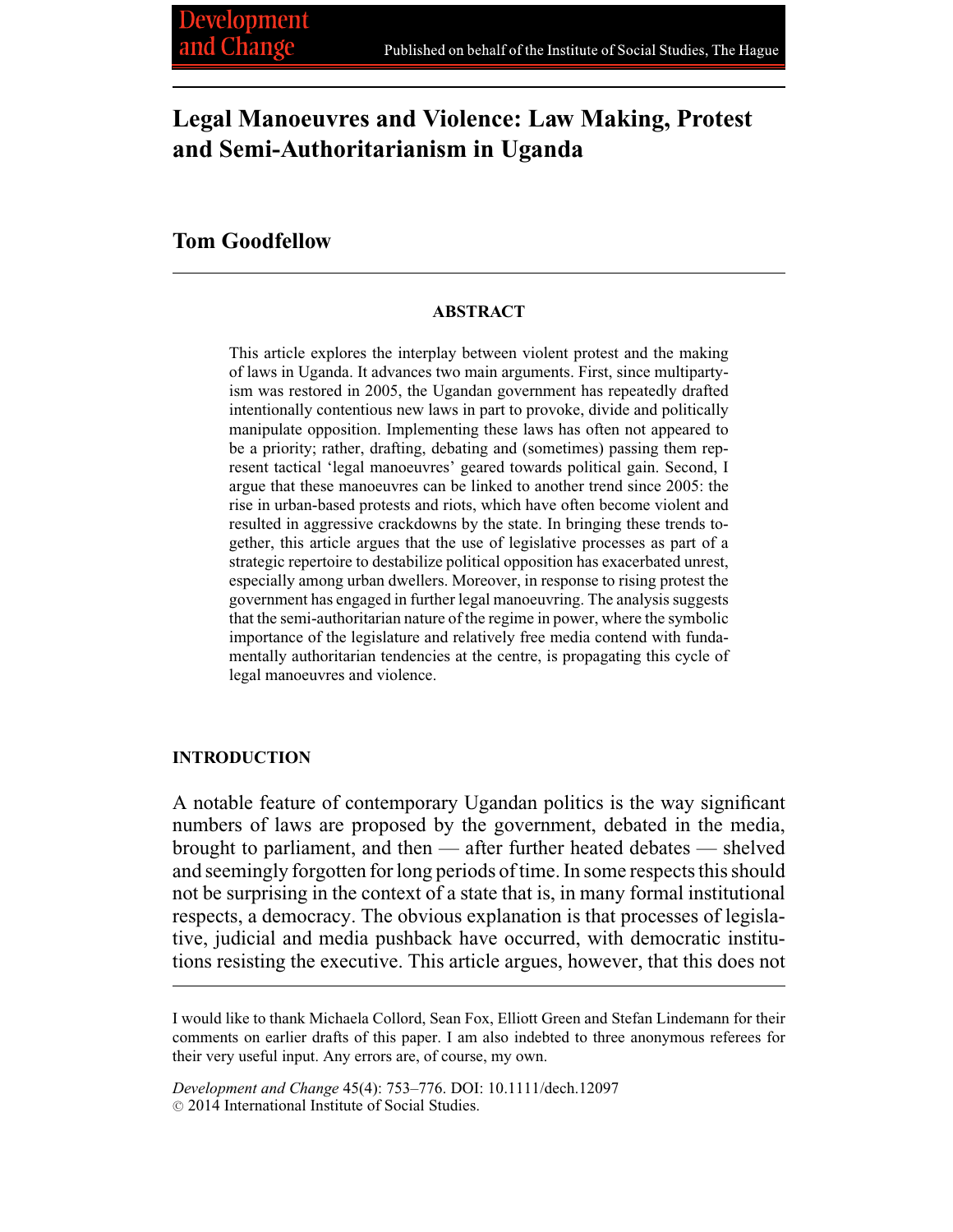adequately explain certain legislative trends since 2005, which reflect something rather different from the 'rising legislative assertiveness' previously observed in Uganda (Nakamura and Johnson, 2003). It proposes instead that the passing and full implementation of proposed laws is sometimes not very prominent among the goals of the executive seemingly pushing for them.

In this article I suggest that the generation of new provocative draft legislation is one of the tools through which the government has repeatedly sought to manage social and political threats in the post-2005 era, a period characterized by the return to multiparty politics after decades of one-party (or, strictly speaking, no-party) rule. The government has arguably been less concerned with enacting the law than with using the legislative process to make symbolic gestures that antagonize or placate various opposition groups at critical moments. The processes of producing, debating and passing laws — and, crucially, the timing of these processes — have therefore taken on certain perverse functions as part of President Museveni's strategy for maintaining control. Such 'legal manoeuvres' can be thought of as part of a repertoire of instruments employed by a leader whose immense skills as a political tactician are now widely recognized (Carbone, 2008; Tripp, 2010a, 2010b).

Given the above, I argue in parallel that the proliferation of contentious legal debates and sometimes incoherent laws resulting from these manoeuvres fuelled discontent and violent protest in the period 2005–13. Moreover, the government sought to capitalize on successive waves of protest, repeatedly attempting to tarnish the opposition as instigators of violence while taking the opportunity to propose further legal measures that did little to ease underlying tensions. Violent protest and law making have thus become part of a dialectical exchange between state and society that has dubious implications both for future stability and the quality of Uganda's nascent democracy. The analysis has implications with potential relevance far beyond Uganda, given both rising civic violence and similar political trends elsewhere on the continent.

The article is rooted in the case study approach, constituting a 'detailed examination of an aspect of an historical episode to develop . . . explanations that may be generalizable to other events' (George and Bennett, 2005: 5). It draws on primary research including interviews with politicians (both government and opposition, local and national), lawyers, civil society representatives and protestors, as well as observation of parliamentary debate and media analysis.<sup>1</sup> The article employs a process-tracing approach, used inductively to generate new hypotheses based on the sequencing of events and

<sup>1.</sup> The fieldwork on which much of the analysis is based was undertaken in September 2009– January 2010 and December 2011. Please note that newspaper articles referred to in the text are referenced in footnotes rather than listed in the bibliography, and only the name of the newspaper and the date are given. This is because large numbers of newspaper articles were consulted, some in archives in Uganda, and in certain cases article titles were not recorded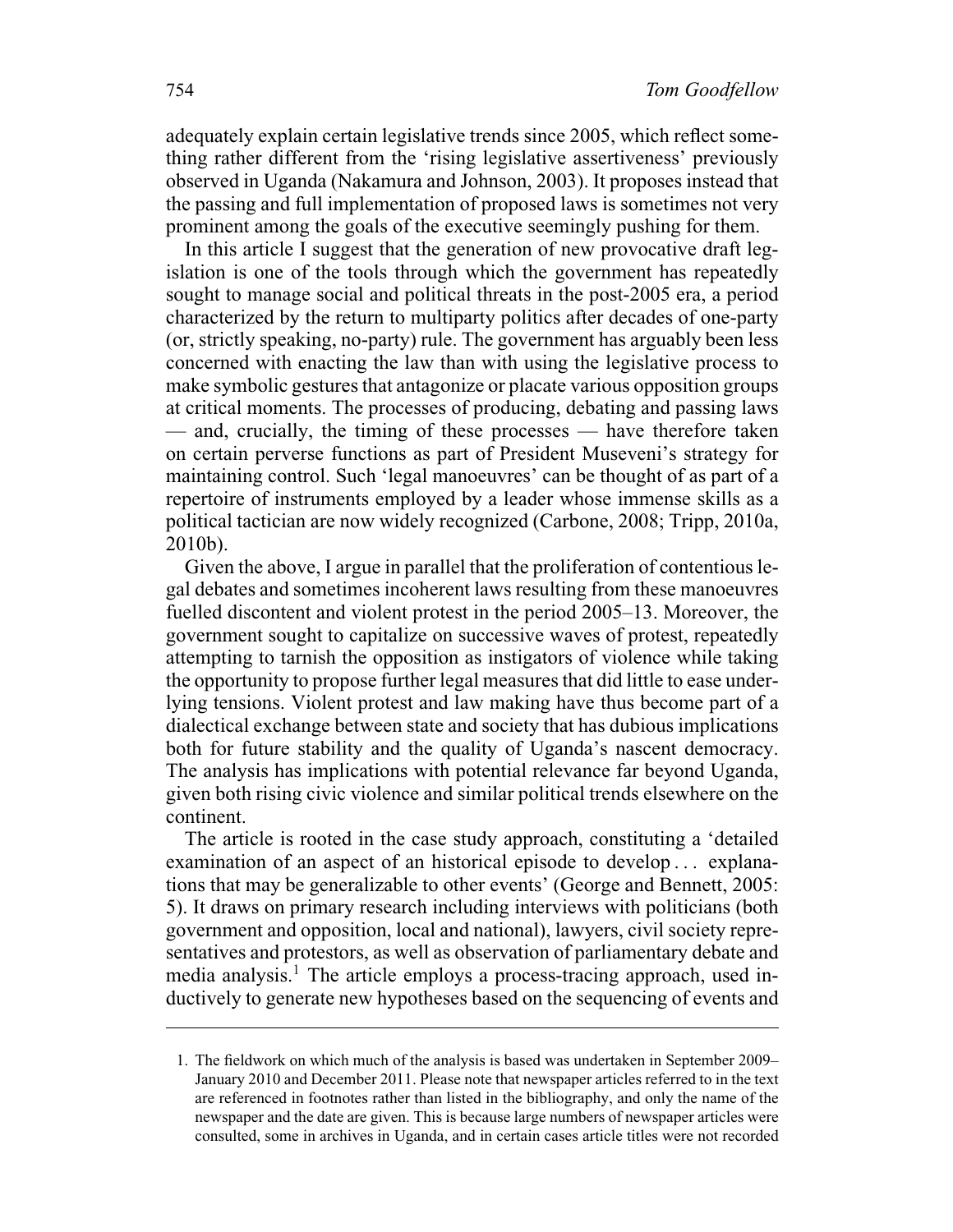interaction of variables suggested through the case material. The aim is thus to identify 'recurring conjunctions of mechanisms' and propose pathways through which they produce particular outcomes (ibid.: 7). An exploratory case study of this nature is particularly appropriate here because the aim is to challenge some conventional interpretations of particular phenomena, rather than test a causal relationship that is already well-established in the literature.

The article is structured as follows. First, some basic theoretical propositions are presented about the relationship between legal change and processes of democratization in post-colonial Africa, and how this relates to patterns of political protest. The next section provides some contextual background on Uganda, highlighting key political developments since 2005 and relating these to the relationship between legal manoeuvres and violence, particularly in the capital city Kampala. Following this, I discuss certain laws pertaining to the government's relationship with the Buganda Kingdom in recent years, exploring how legislative processes interacted with politics, social mobilization and violence. Then I explore the potential for broadening the argument beyond this particular dispute, considering the politics behind certain other key pieces of legislation and their relationship to outbreaks of violent protest. The final section concludes, offering some thoughts on the relationship between legal manoeuvres, protest and democratization.

## **LEGAL CHANGE AND PROTEST IN DEMOCRATIZING AFRICA**

### **Law and Development**

In the early post-independence decades when 'modernization' dominated development discourses, the maintenance or transplantation of 'good' (that is, Western-modelled) legal systems was considered by legal scholars to be a central driver of development (Friedman, 1969). Today a more common view is that legal enforcement in developing countries is often so weak that 'the importance of the legacy of the formal legal system is moot' (Bardhan, 2005: 6). The naïve belief that law itself held potential 'to engineer the social and economic change necessary to achieve the goals of development' (Sedler, 1968) has thus largely ceded to the cynical view that in many developing countries law is virtually irrelevant because it is rarely implemented. Moreover, the widespread inheritance of colonial legal systems means that law is often treated as exogenous to the question of development (Acemoglu et al., 2001; La Porta et al., 1999). Notwithstanding an important body of literature in the field of legal anthropology (see Moore, 2001 for a review), within development studies relatively little attention has been paid to how the

or specific authors not listed. All news sources are therefore referred to by newspaper and date in footnotes to ensure consistency of referencing,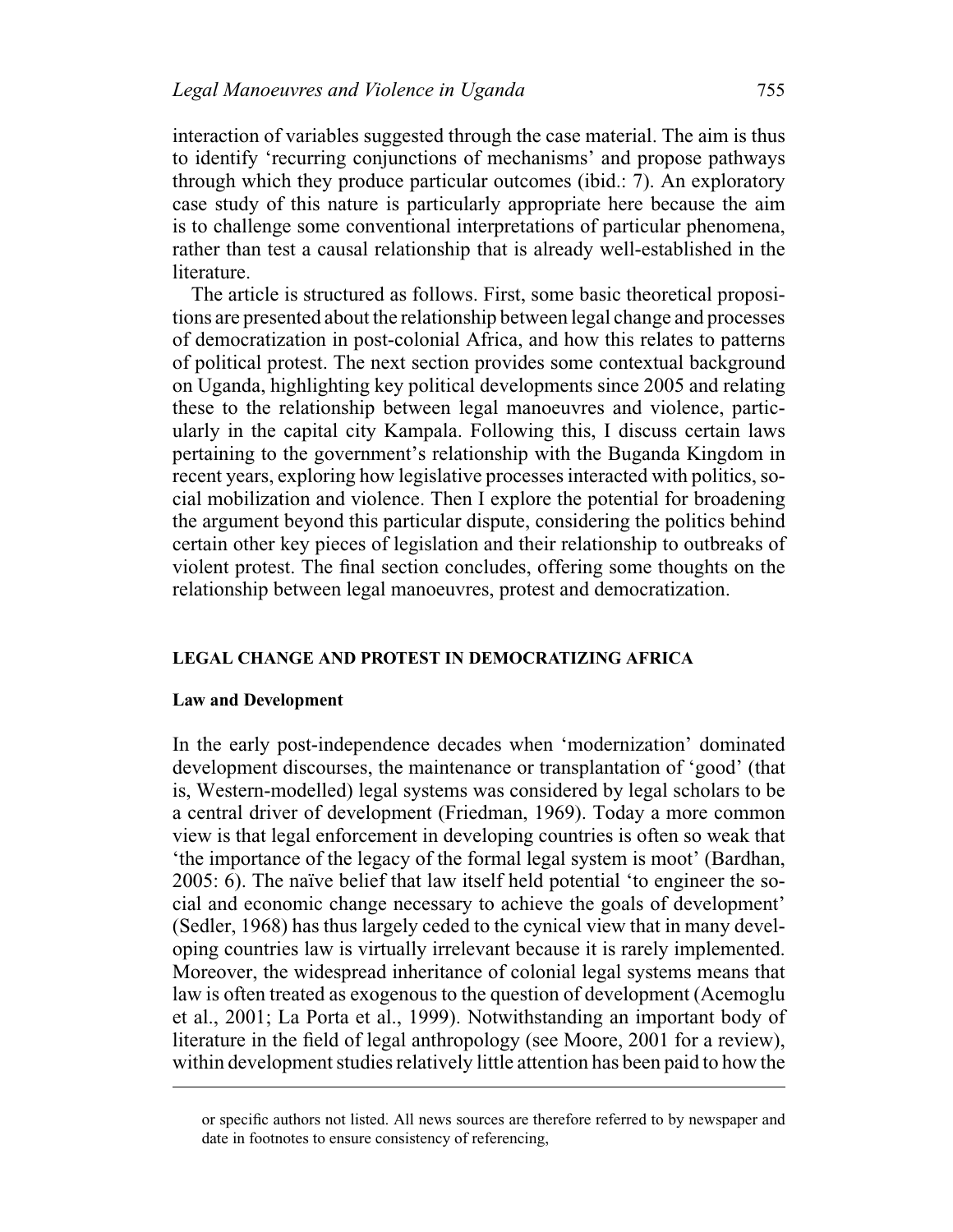making, debating and passing of laws itself impacts on social and political development.

Law matters not only because of what happens when it is implemented, but because the very existence of particular laws — and the discussion of proposed legislation yet to be passed — influences the behaviour of social actors, no matter how weak the enforcement. Moreover, laws are drawn up in anticipation of and in response to particular behaviour. Writing in the 1970s with Africa in mind, the legal sociologist Robert B. Seidman attempted to model the relationship between law and development (Seidman, 1972, 1978). How a 'role occupant' (social actor at whom the law is aimed) behaves in response to norms of law, Seidman argued, is a function not only of the rules embodied in a law, but also of the nature of enforcement institutions and other social and political forces constraining behaviour. Meanwhile, law makers will act partially on the basis of feedback they receive from role occupants (Seidman, 1972: 321) and make estimates of 'the probable consequences of the proposed legislative program in all its ramifications', including enforcement costs, the nature of citizen reaction and likely extent of noncompliance (ibid.: 338). While scholars including Weingast (1997) have more recently echoed this point about the iterative nature of law making and public reaction, the idea that it might result in perverse incentives to create laws to achieve *outcomes other than effective implementation of those laws* has been little explored in development literature. In fact, the reaction of certain social groups to the law-making process itself may be part of the intended outcome. As Barkan (2008: 124–5) has observed, there has also been surprisingly little research on the relationship between legislative development and democratization, especially in Africa. There is therefore a need to further explore the law-making process as a political instrument in a development context.

### **Legal Reform, Semi-Authoritarianism and Political Protest**

In thinking about the socio-political impact of the law-making process, the relationship between the passage of laws and political protest is a particularly salient issue. Saiegh (2011) finds that among democracies, states featuring high levels of social unrest (in the form of riots and protests) positively correlate with those where either an especially high or especially low proportion of laws proposed by the executive are successfully passed. Among autocracies, this 'U' shaped correlation is turned on its head: unrest is most common where an intermediate (rather than very high or low) number of laws are passed. These findings, based on a simple democracy/autocracy dichotomy, raise questions about the passage of laws and protest in anocratic or semi-authoritarian regimes, which characterize a large proportion of contemporary developing states. Moreover, if there is indeed a correlation between regime type, legal passage and protest, then the causal dynamics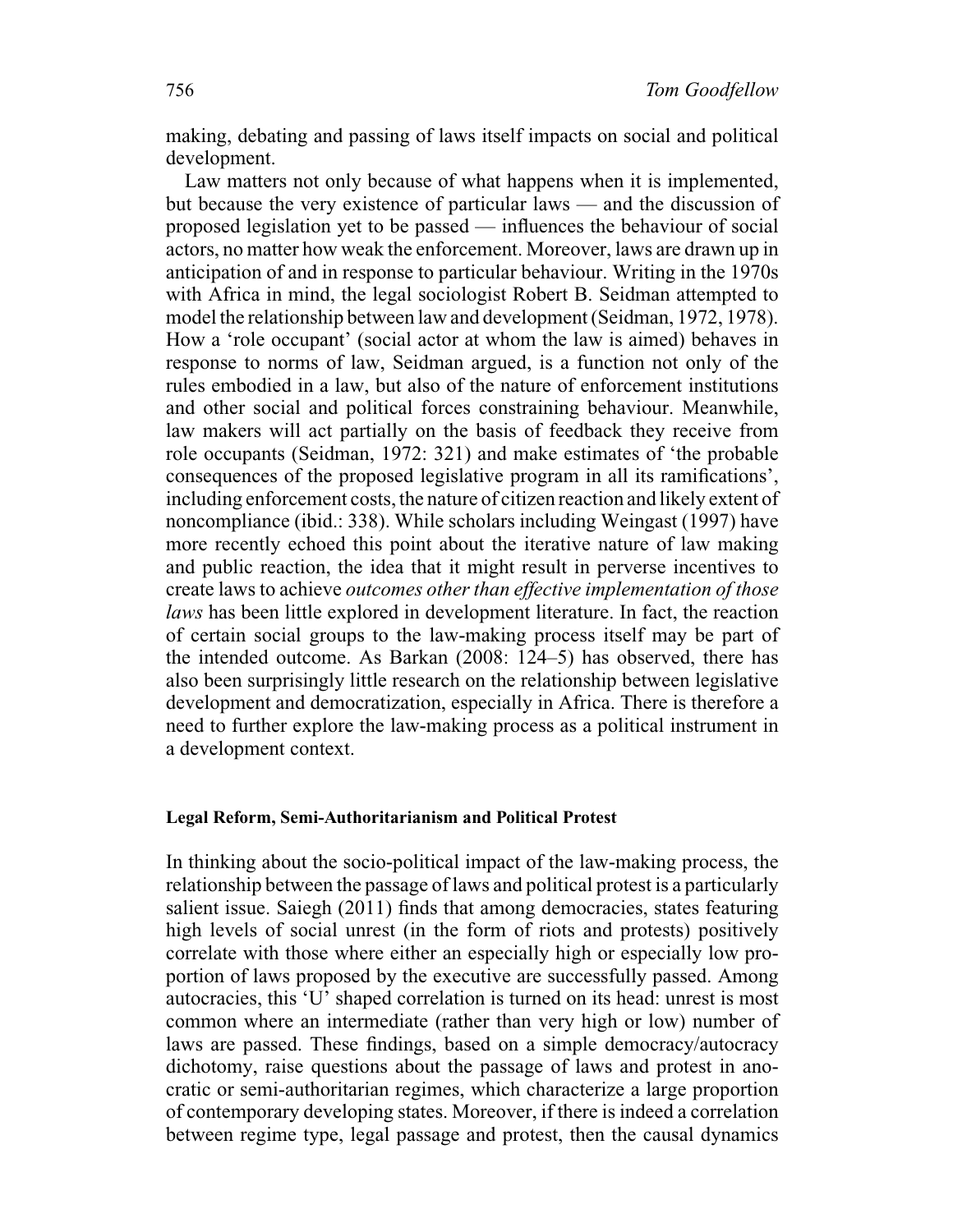underpinning that relationship remain uncertain. It is unclear whether rates of legal passage drive protest or protest drives rates of passage. The relationship may work both ways.

In many contemporary sub-Saharan African states, the relationship between protest and legal reform has changed in recent decades, in tandem with democratization. In the late 1980s and early 1990s, popular protest in Africa was widely perceived as representing calls for legal and constitutional reform. Drawing on Hirschman's classic essay (Hirschman, 1970), Herbst argued in 1990 that urban-based protest was an effort by African populations to exercise 'voice' when the 'exit' option historically open to them through migration was no longer available, due to solidifying national borders and land scarcity (Herbst, 1990). Instead, many dissatisfied Africans were moving to the heart of the state — the capital city — and engaging in protest in an effort to engender reform (ibid.: 192). Moreover, in all countries where major political protest took place from 1989–91 it led to reform of laws, procedures or even constitutions in the direction of political liberalization (Bratton and van de Walle, 1992).

These observations were made at a time when authoritarian governments dominated the continent and protest was directly geared towards constitutional reform and democratization. The contemporary situation, however, has been shaped by that very wave of democratization (Lynch and Crawford, 2011). Subsequently, increasing numbers of states have become characterized by what has variously been termed 'illiberal democracy' (Zakaria, 1997), 'competitive authoritarianism' (Levitsky and Way, 2002) and 'semi-authoritarianism' (Tripp, 2010a) rather than undiluted autocracy. Under such 'hybrid' regimes, it is still the case that protest and legal change occur in a 'dynamic, reiterative process of action and counteraction' (Bratton and van de Walle, 1992: 420). However, the coexistence of authoritarian and democratic tendencies alters the strategic calculus for both governments and protestors (Tripp, 2010a: 5). Some implications of this will briefly be considered.

Political leaders in semi-authoritarian regimes have to operate in a situation where democratic institutions are often a real force to contend with (Barkan, 2008), notwithstanding the 'authoritarian core' at the heart of the political system (Tripp, 2010a). In such contexts, bringing laws before parliament and allowing the discussion of their content in the national media, as well as the possibility of judicial challenge, are difficult processes to avoid. With these formally democratic institutions constituting a central part of the life of the polity, leaders determined to ensure regime survival have to conceive novel ways of manipulating them towards this end without blatantly suppressing them — a problem that purely authoritarian rulers need not contend with. Introducing draft legislation to stimulate particular kinds of political response, causing disarray among key opposition groups, is one way in which such leaders might hope to strategically turn the democratic elements of the system to their advantage. It is reasonable to suppose that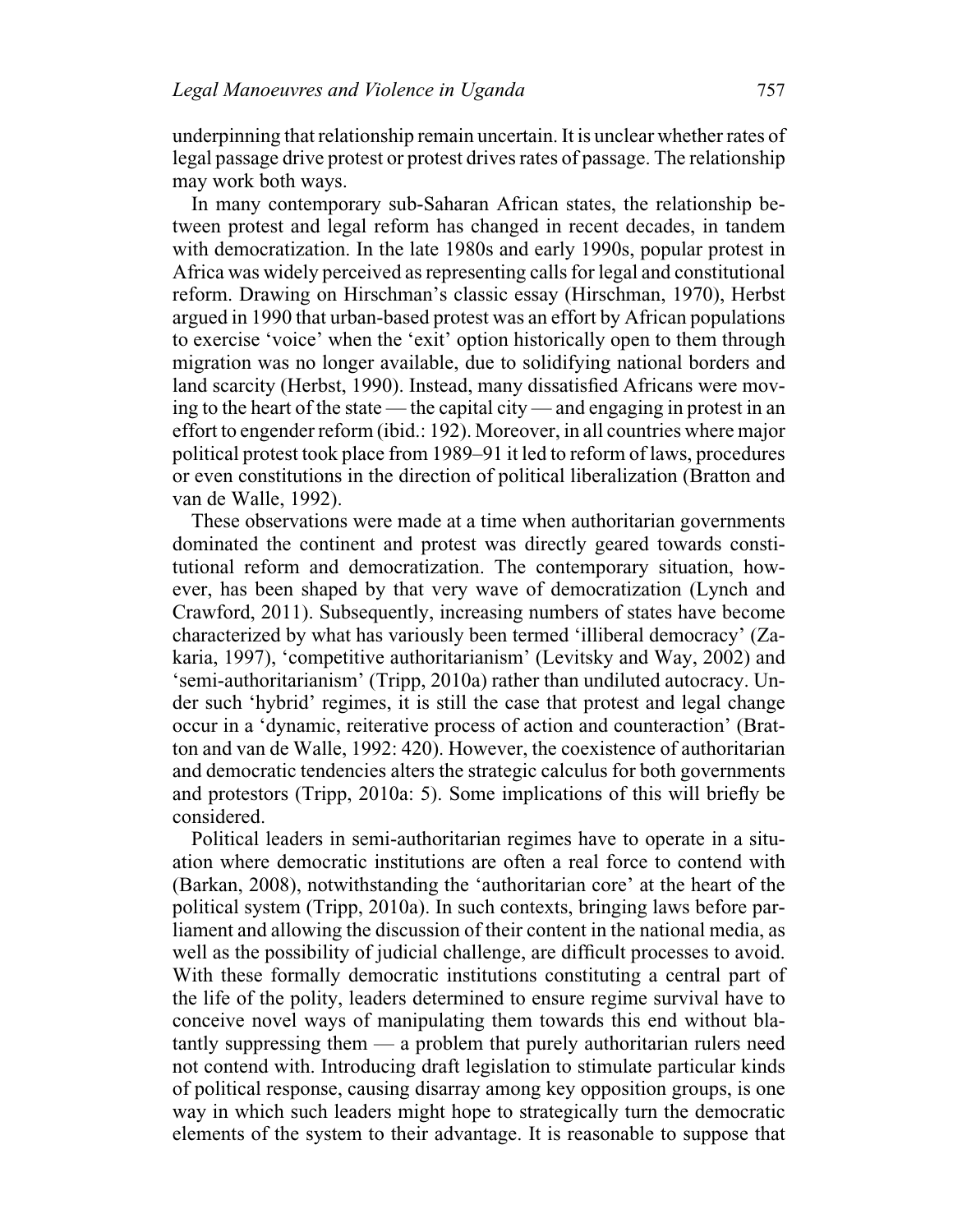such a strategy could be socially and politically destabilizing, and that under these conditions protest might sometimes be a *response* to proposed legal reform rather than a call for it.

The nature of protest itself has also changed in important ways. Many of the protest events unfolding in Africa in recent years have been neither very organized nor dominated by middle class groups such as students, unions and civil servants, as they were — according to Herbst (1990) and Bratton and van de Walle (1992) — at the end of the Cold War. In a context of rapid urban growth, protests have often been dominated by relatively poor people working in the informal economy and expressing general discontent, or 'noise', rather than concerted efforts to articulate 'voice' (Goodfellow, 2013). Protest is likely to be spurred by frustration at the empty promises of democratization and limited channels for voice, but also by the presence of a political opposition (no matter how ineffectual) and the growing awareness of the functioning of government that accompanies even partial democratization. Under these semi-authoritarian conditions, rather than demonstrating in vain for specific reforms, discontented urban social groups may opt to engage in violent rioting to remind the government of their capacity to destabilize and defect to the opposition.

In short, the changing role of law-making processes under semiauthoritarianism may be related to changing forms and the increasing frequency and violence of protest. This accords with the emerging consensus that semi-authoritarian or 'hybrid' regimes correlate positively with most forms of violence, whether considered 'political' or 'social' in nature (Fox and Hoelscher, 2012; Goldstone et al., 2010). Hostile state actions are found to be more common in these regimes than any other type (Carey, 2006: 9), and in such regimes state actions are also less predictable, further heightening the risk of political violence (Hassanpour, 2012). This article seeks to build on this consensus by exploring some of the *mechanisms* behind the relationship between semi-authoritarianism and civic violence. It argues that contemporary violent protest in such regimes can be provoked by the erratic government actions that emerge from the coexistence of democratic and authoritarian elements, and specifically through efforts to subvert newly empowered democratic institutions by using the law-making process as a political instrument to disorganize opposition. The following section explains why Uganda is a particularly apposite context to explore these ideas.

## **UGANDA, SEMI-AUTHORITARIANISM AND THE RISE OF VIOLENT PROTEST**

Many authors have identified Uganda's National Resistance Movement (NRM) regime as featuring both democratic and authoritarian elements, with Diamond (1999) classifying it as a 'pseudo-democracy', Tripp (2010a) labelling it 'semi-authoritarian', and Ochieng' Opalo (2012) classifying it as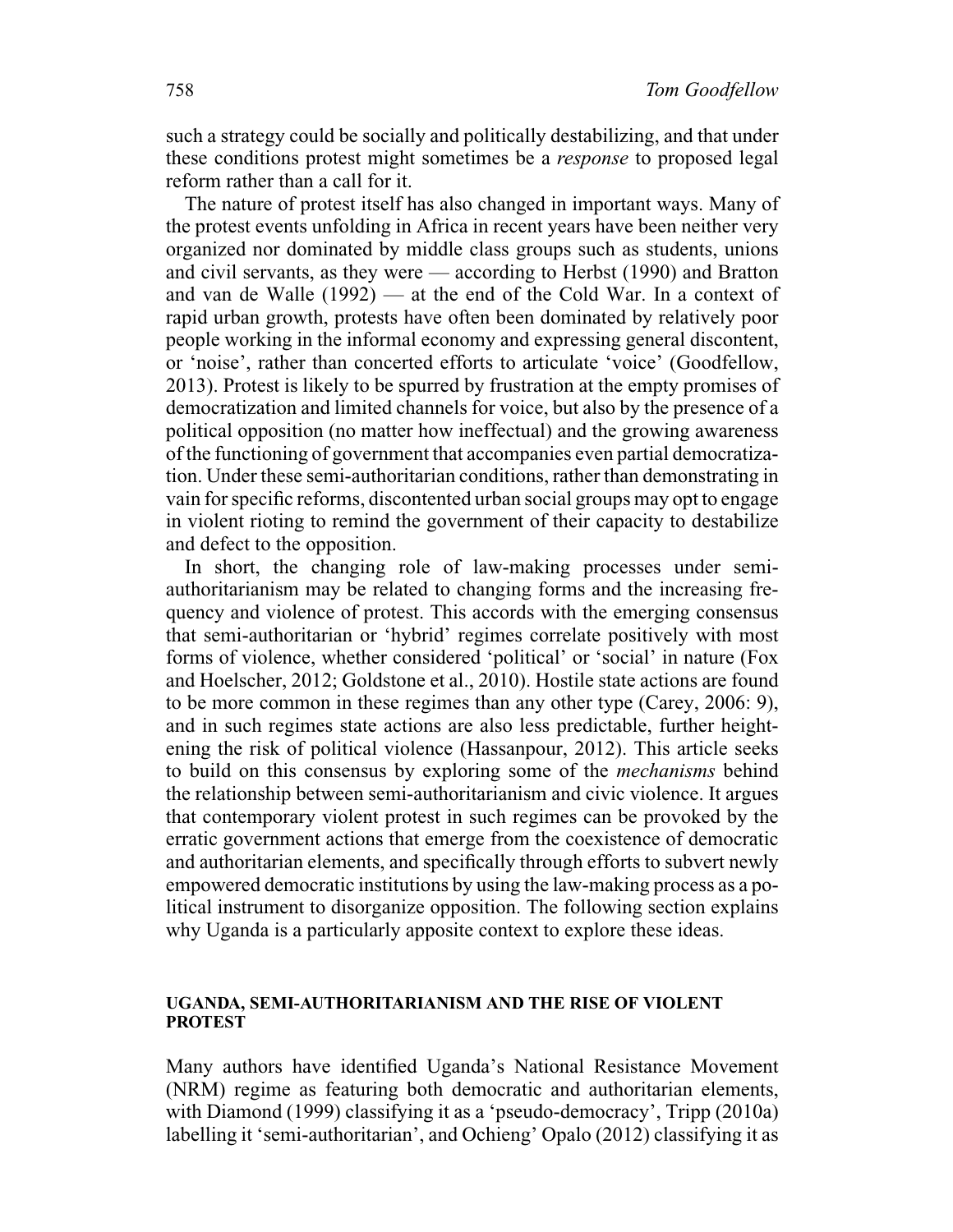'ambiguous' rather than either an 'emerging democracy' or 'consolidating autocracy'. The regime of Yoweri Museveni is a clear case of a government that has adopted widespread democratic reforms only to claw back control through various informal mechanisms of authoritarianism (Carbone, 2008; Kjaer, 1999; Lambright, 2011; Rubongoya, 2007; Tripp, 2010a). Museveni is acknowledged as a master strategist and political tactician who has not only maintained power through four successive (albeit flawed) elections, but also increased his vote share by 10 per cent in the most recent election in 2011 (Conroy-Krutz and Logan, 2012; Izama and Wilkerson, 2011).

By way of background, Museveni and his NRM fought their way to power in 1986 after two decades of turmoil, dictatorship and civil war. Under the NRM, local democracy was instituted in the context of a 'no-party' system, on the grounds that parties would split along ethnic lines and foment further conflict (Carbone, 2008). For the first ten years of his rule, Museveni was generally popular both at home and abroad. His decision to reinstate most of Uganda's traditional kingdoms in 1993 also bolstered his support in certain parts of the country, including Buganda, the kingdom home to Uganda's largest ethnic group.

In 1995 a new constitution was introduced, and it is now acknowledged that in the decade following this, during the Sixth (1996–2001) and Seventh (2001–2006) Parliaments, there was an increase in the strength of Uganda's legislature. Keating (2011) argues that in the decade after 1996, as the system of 'no party democracy' evolved, the Ugandan parliament came to function as a voice of opposition with the potential to challenge key reforms proposed by the executive. Similarly, Barkan (2008) argues that in this period a 'coalition for change' emerged in parliament and there was an expansion of legislative power. Kasfir and Twebaze (2009) have made similar observations, as have Nakamura and Johnson (2003), who write of a period of 'rising legislative assertiveness', accompanied by increased coverage of parliamentary activity in the media.

Despite this, democratic accountability more generally was perceived to be waning from the mid-1990s, with NRM hegemony increasingly entrenched alongside growing corruption and ethnic exclusion (Lindemann, 2011; Mwenda and Tangri, 2005). Evidence of the manipulation of elections in 2001 precipitated further disillusionment. In the years between the 2001 and 2006 elections, Museveni decided that the no-party system was no longer useful and began to promote the move to multipartyism, despite years of his own rhetoric against it. He skilfully used the transition to a multiparty system, which was secured in a 2005 referendum, as a bargaining chip to remove presidential term limits, ostensibly in the interests of minimizing restrictions on democratic choice (ICG, 2012; Keating, 2011; Tripp, 2010b).

Along with the shift to multipartyism and removal of term limits came other changes that were particularly significant with regard to the role of the legislature. Parliamentary powers to vet ministerial appointments and censure ministers were reduced, while the president acquired additional powers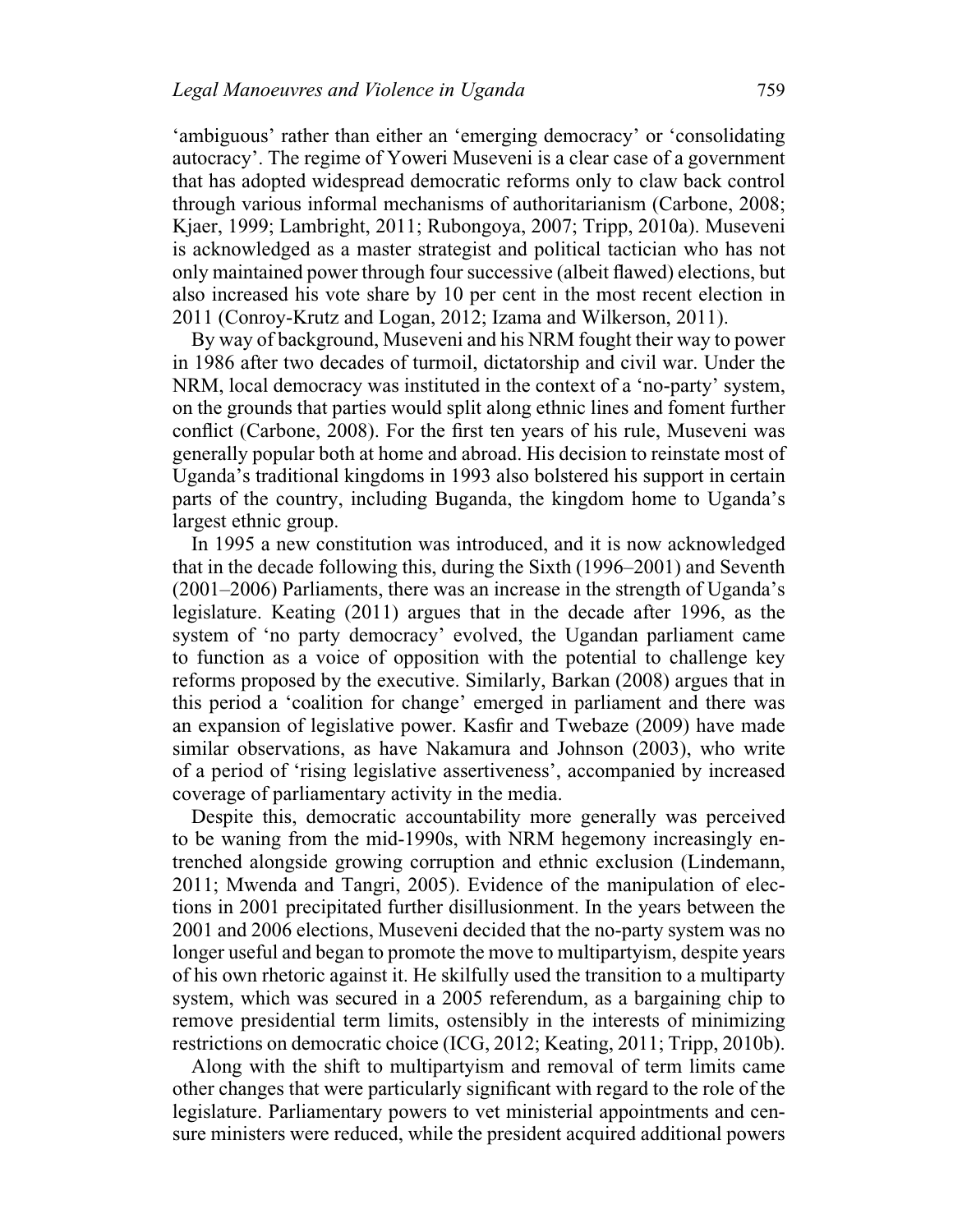to dissolve parliament (Kasfir and Twebaze, 2009; Keating, 2011; Mwenda, 2007). Moreover, the massive NRM victory that Museveni secured in the first multiparty election in 2006 resulted in opposition parties winning only 56 of 333 seats. While parliamentary discipline had been weak up to this point, voting along party lines became commonplace with the establishment of the NRM as a *de jure* party. Indeed, the introduction of multipartyism paradoxically enhanced the executive's dominance of parliament and its determination to tame legislative powers (Barkan, 2008). Thus from 2005 onwards, and especially in the Eighth Parliament from 2006 to 2011, the period of legislative assertiveness observed after 1996 was decisively reversed. The passage of bills through parliament was therefore less likely to be prevented by legislative pushback during this period. Uganda's semiauthoritarianism entered a new phase, and it was one in which an apparent step forward in terms of *formal* democratization actually undermined certain democratic institutions (Keating, 2011).

It was also in this period that protest in Kampala became a regular feature of political life, and in increasingly violent forms. In November 2005, opposition politician Kizza Besigye was arrested on charges of treason and rape, leading his supporters to take to the streets for two days in the first major demonstrations of the NRM era. The police responded aggressively, and one person was killed (Human Rights Watch, 2005). Museveni swiftly issued a temporary ban on demonstrations and discussion of the trial on radio shows, but did not interfere when the courts ordered Besigye's release in January and eventually cleared him in March.2 These events set the tone for multiparty democracy under Museveni, marking something of a critical juncture in public life. The threat of sustained urban public protest was thereafter constantly close to the surface, as was the counter-threat that the government might decree permanent legal constraints on public freedoms. Wider urban discontent was also brewing, and often boiling over, around this time. Indeed, according to cross-national data collected on 'social conflict events' (primarily strikes, protests and riots) in Africa, on an average annual basis the number of such events in Kampala from 2005–10 was more than double that in 1991–2004. Moreover, the number of social conflict events involving government repression per averaged year was around six times higher in  $2005-10<sup>3</sup>$ 

An alternative and more detailed dataset<sup>4</sup> shows even more striking evidence of the increase in violent protest in the multiparty period. While in the seven-year period from 1998 to 2004 there were fifty-eight violent conflict events in Kampala, in the seven-year period from 2005 to 2011 there were 141 (see Figure 1). Furthermore, most of the events in the first

<sup>2.</sup> IRIN Humanitarian News and Analysis (website), 1 February 2006.

<sup>3.</sup> Social Conflict in Africa Database, University of Texas at Austin: http://ccaps.strausscenter. org/scad/conflicts

<sup>4.</sup> Armed Conflict Location & Event Dataset: http://www.acleddata.com/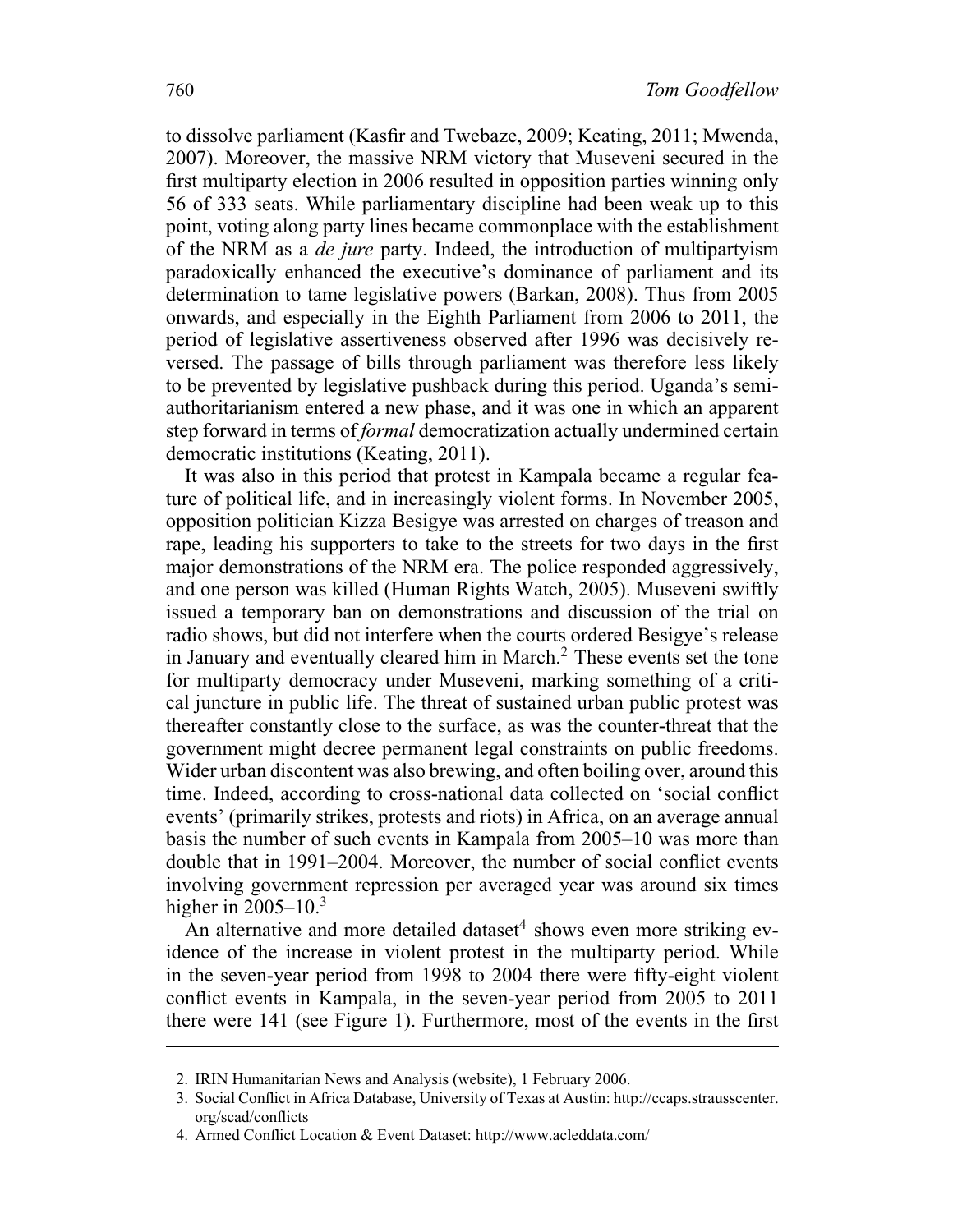

*Figure 1. Violent Conflict Events in Kampala, 1998–2011*

*Source:* based on data from Armed Conflict Location & Event Dataset

period constituted violence perpetrated by unidentified armed groups or the Allied Defence Forces, a relatively short-lived rebel movement. In the second period the proportion of violent conflict events that were classified as protests or riots shot up, and protests and riots involving violence by the police increased more than tenfold from five in the first period to fifty-seven in the second. The number of events involving 'rioters' (defined in relation to when protest is violent and unorganized), and involving police violence *against* protestors, increased by significantly more than events simply involving 'protestors', highlighting the increasingly violent nature of protest as well as overall increase. The following sections explore some of the ways in which legal manoeuvres fed into this, after examining some of the laws in question and the politics surrounding them.

### **THE BUGANDA RIOTS AND THE FIVE 'CONTENTIOUS BILLS'**

### **Legal Manoeuvres and Political Provocation**

The clearest example of the use of legal manoeuvres as a provocative political instrument — and of violent protest following this — relates to the NRM government's engagement with the Buganda Kingdom in the late 2000s. Managing the state's relationship with this ancient Kingdom has been a major political challenge for all of Uganda's post-independence leaders. This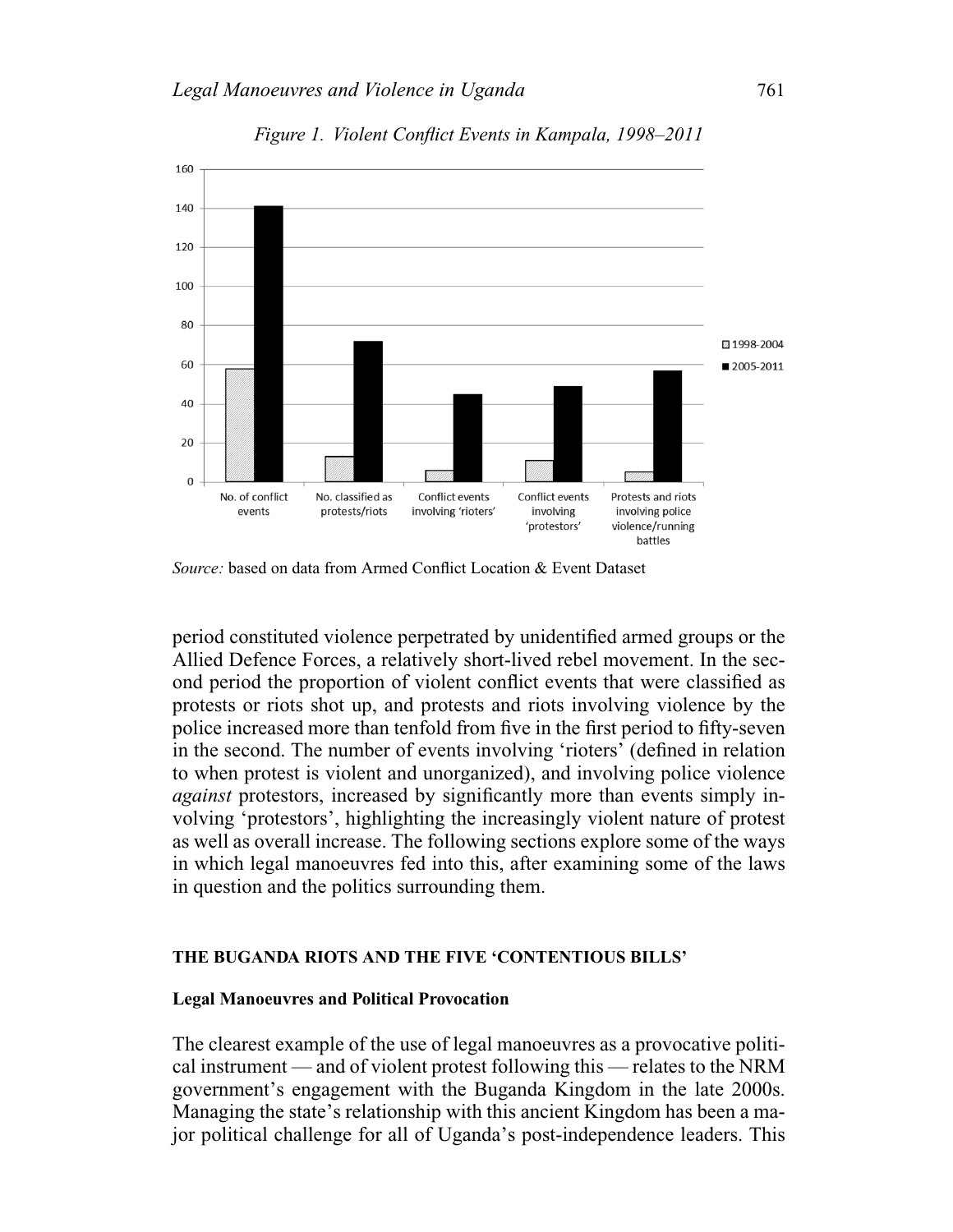stems primarily from the privileged status Buganda enjoyed in the colonial and immediate post-colonial period, the abolition of the Kingdom by Milton Obote in 1966 and its supporters' ongoing quest for federal status since.<sup>5</sup> Having restored the Kingdom in 1993, Museveni's relationship with its *Kabaka* (King) has been the subject of considerable media attention and scholarship (Englebert, 2002; Goodfellow and Lindemann, 2013; Mutibwa, 2008; Oloka-Onyango, 1997). The decision to reinstate the Kingdom was a shrewd move that won the support of many Baganda,<sup>6</sup> who comprise 17 per cent of Uganda's population. This support, however, was partly based on the perceived promise that the Kingdom would be granted greater political autonomy further down the line.<sup>7</sup> This was never realized, and the sense of betrayal among the Kingdom's leaders grew over time. Museveni, meanwhile, grew ever more jealous of the *Kabaka*'s popularity after the restoration. The relationship became increasingly sour after the government passed its 1998 Land Act, which was a largely unsuccessful attempt to balance the interests of elite Baganda landlords with those of peasants occupying the land. The Act angered Baganda elites, who felt it was detrimental to their interests (Green, 2006; Okuku, 2006).

Against this backdrop, in the multiparty period the government appears to have decided that isolating and aggravating the Kingdom's leaders was more favourable to its overall long-term interests than granting their demands. Certain pieces of proposed legislation played a substantial role in this strategy. In 2007, the government drafted the Land (Amendment) Bill, which clearly emphasized the rights of 'bona-fide occupants' utilizing land in Buganda over the rights of Baganda landowners. The latter, with the backing of the *Kabaka*, mobilized vociferously against the bill.<sup>8</sup> Amid a fierce propaganda battle, in July 2008 the government arrested several leading figures from the Kingdom on allegations of promoting sectarianism and inciting violence.<sup>9</sup> Observers speculated that the amendment was less about changing the law than playing a political game, provoking opposition from the Kingdom's leaders to make them look 'arrogant' and 'intolerant'10 and thereby tapping into long-standing resentment towards Baganda dating from colonial times (Mutibwa, 2008). One land expert termed the amendment 'a legal nonsense', arguing that 'the political storms on both sides are not legal arguments about whether the bill is good or bad, but political arguments about whether you're pro-Museveni or pro-*Kabaka*'.11 Amid all the controversy, the bill remained largely on a back burner for two years.

9. *Buganda Post*, 21 July 2008.

<sup>5.</sup> See Mutibwa (2008) for an overview of this long and troubled relationship.

<sup>6.</sup> Baganda is the plural term for people who identify ethnically with the Buganda region.

<sup>7.</sup> On Buganda's quest for a federal order, see Kayunga (2000).

<sup>8.</sup> *The Independent* (Uganda), 8–21 February 2008.

<sup>10.</sup> *The New Vision*, 14 February 2008.

<sup>11.</sup> Interview with Land Specialist, 5 February 2009.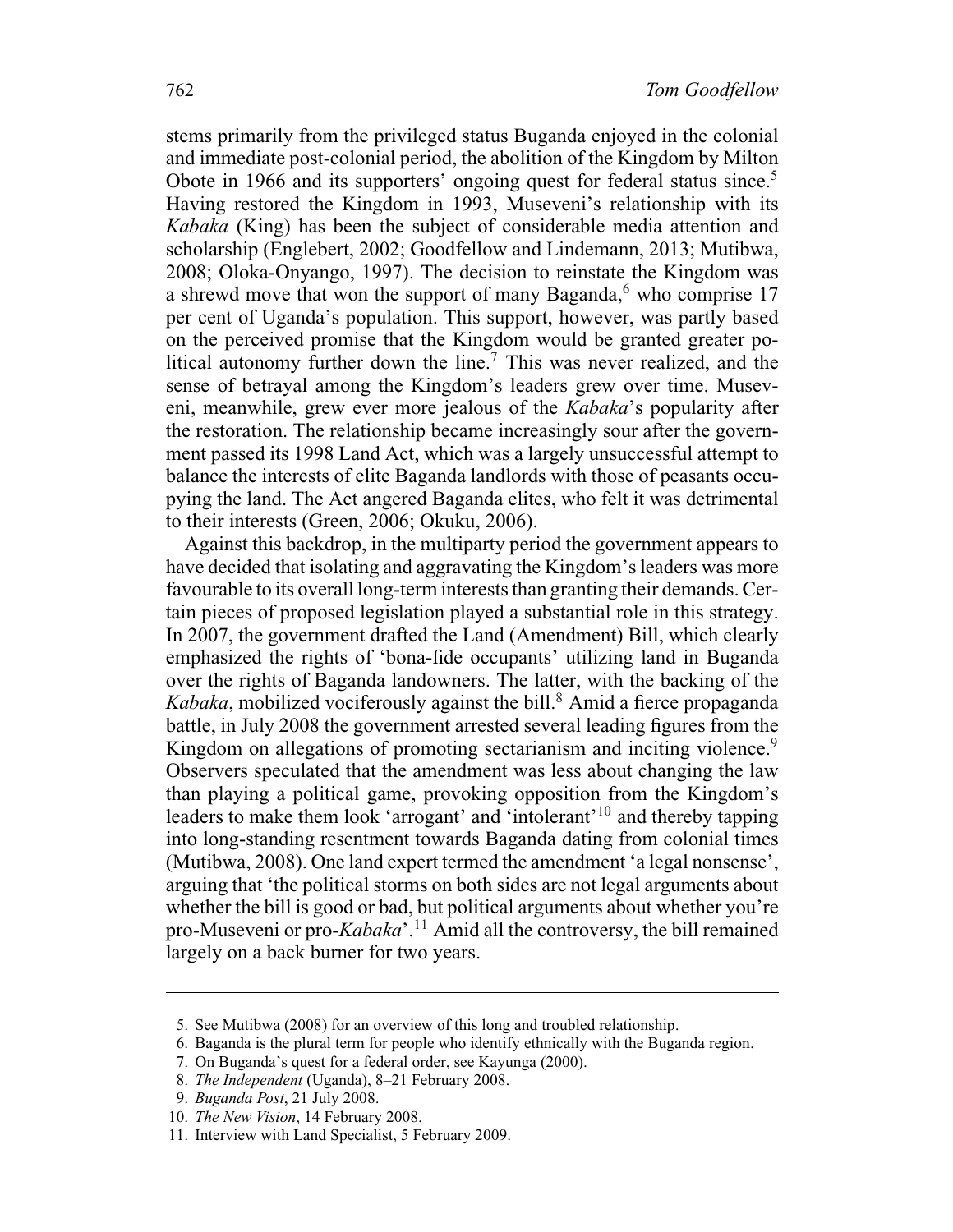The Land (Amendment) Bill was not the only proposed legislation fomenting discontent in Buganda at this time. Since 2005 the government had been contemplating a law that would undercut Buganda's increasingly vocal demands for federalism. The proposed law involved the creation of a 'regional tier' of government between the centre and the districts, but with less autonomy than the Kingdom's federal ideal. It was fiercely rejected by Baganda elites, who saw it as primarily aimed at undermining their traditional institutions and federal agenda.12 Again the government sought political capital from this, given that Buganda's quest for federal autonomy was a sore point with other ethnic groups, associated historically with demands for special treatment (Kayunga, 2000). Meanwhile, although the constitutional amendment providing for the bill allegedly 'had overwhelming support from the House' when it was first debated in Parliament in  $2005$ ,  $^{13}$  and traditional leaders in some regions were persuaded of its virtues from the outset,  $^{14}$  the bill itself did not appear before parliament until 2009.

Yet more controversy was stirred in mid-2009 when the government tabled the 'Kampala Capital City Bill', causing further outrage by proposing that Kampala's boundaries be radically expanded and that all the land within the new boundaries, despite being geographically *in* Buganda — would officially not be part *of* Buganda. In fact, as some observers noted at the time, the latter proposition meant little in practice and could easily have been left out of the bill, which was otherwise widely considered to be a muchneeded measure for engineering improvements in urban governance.<sup>15</sup> This deeply inflammatory proposition about taking Kampala theoretically out of Buganda seemed to some to be a deliberate effort to antagonize the Baganda elite and draw them into a damaging row that would 'dissolve the Kingdom from within'.16 These bills, according to a leading opposition MP in late 2009, were the 'three contentious bills affecting Buganda', tabled 'in bad faith' and all forming part of a strategy to shore up Museveni's support among the majority of the public and constrain the Kingdom's room for manoeuvre.<sup>17</sup>

While it is obviously difficult to know the intentionality that lay behind these laws, they share certain important features. First, they were all highly contentious as far as the Buganda Kingdom was concerned, though not necessarily unpopular more broadly. Second, and related, it would not have been very difficult to frame them in a way that would have made them decidedly *less* controversial in Buganda. One Buganda Kingdom official even conceded that with a few changes the Regional Governments Bill would

<sup>12.</sup> Interview with Buganda Kingdom Minister A, Kampala, 13 October 2009; interview with Buganda Kingdom Minister B, 14 December 2011.

<sup>13.</sup> *The New Vision*, 20 May 2005.

<sup>14.</sup> *The New Vision*, 28 May 2005.

<sup>15.</sup> Interview with government officials, 22 September 2009; 8 October 2009.

<sup>16.</sup> *Daily Monitor*, 21 September 2009.

<sup>17.</sup> Interview with opposition politician, 12 October 2009.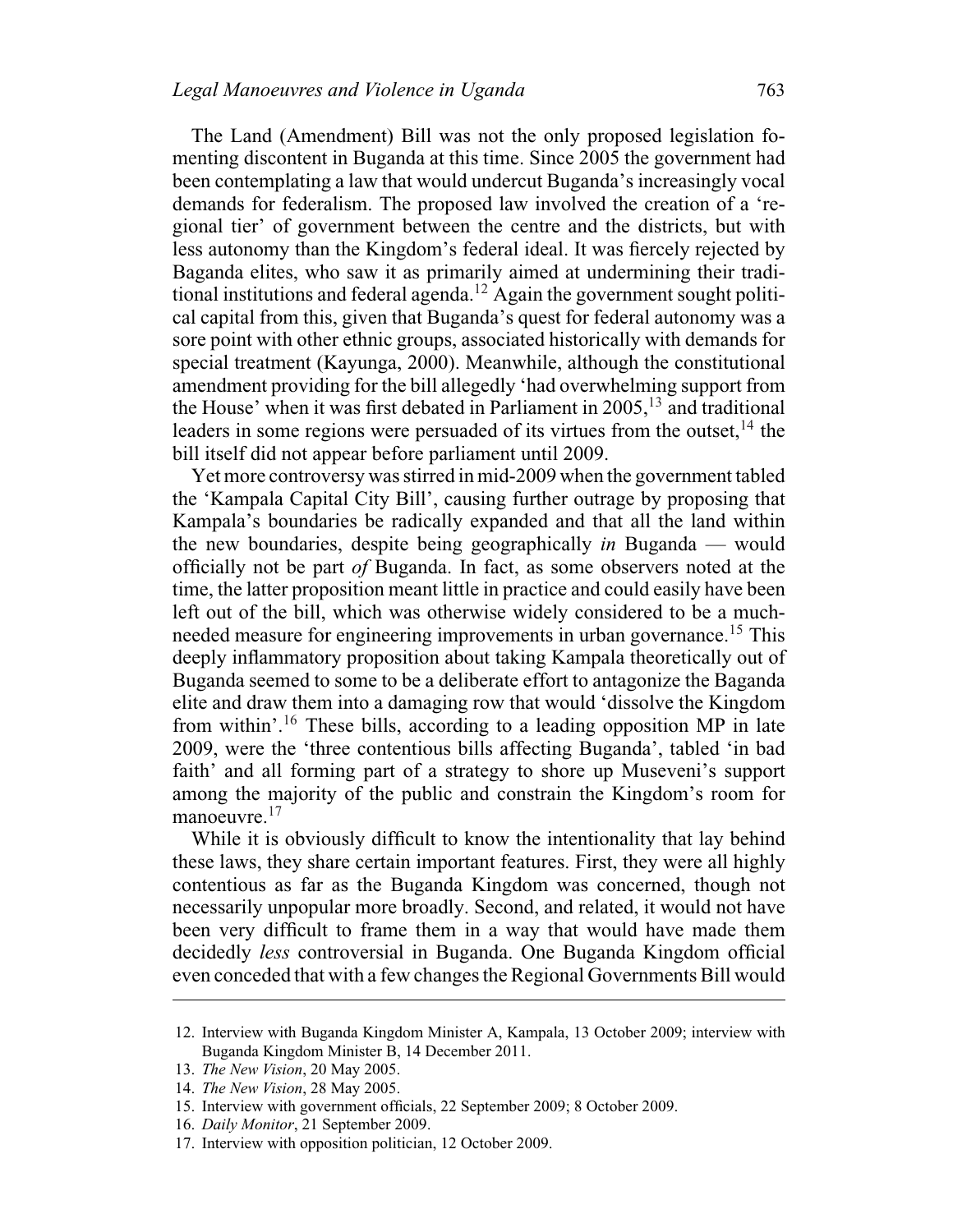be perfectly acceptable, though the government would have to significantly rebrand the law because its very name had become toxic in Buganda.<sup>18</sup> Given this, and the way in which the government seemed to capitalize on perceptions of the Buganda Kingdom's selfishness and isolation, it is difficult not to conclude that there was a deliberately provocative agenda at play in the way these laws were proposed.

At the same time, however, a third feature of these bills is that (with the exception of the Kampala Capital City Bill, which came later) there was relatively little effort to actually push them through parliament for several years, with a drive to pass them becoming significant only in late 2009 (see below) — two years after the drafting of the Land (Amendment) Bill and four years after the proposition of the regional tier. They had been shelved for long periods of time despite their purported urgency, despite majority support for a regional tier since 2005 and despite the fact that a parliamentary committee was urging the government to expedite the passing of the Land (Amendment) Bill in  $2008$ <sup>19</sup> Even in the earlier period of rising legislative strength, Museveni 'steamrolled' a number of controversial bills through parliament, often without quorum (Tripp, 2010b). As such, it is hard to believe that these bills could not have been pushed through sooner if the government had been as concerned with implementing them as it was with their instrumental political value as bills at a particular time.

Seeking to isolate the opposition in Buganda through these provocative bills was, however, a dangerous game. The Kingdom began mobilizing its political allies in the Democratic Party and stepping up anti-government propaganda on its media mouthpiece, CBS Radio. Through such means the Kingdom elite disseminated its anger among the Baganda public, forming the backdrop for the violence that subsequently exploded (Goodfellow and Lindemann, 2013). In September 2009, the government decided to prohibit the *Kabaka* from visiting a corner of his Kingdom that had proclaimed itself independent of Buganda, on the grounds that it 'could not guarantee his security'.<sup>20</sup> When, on 10 September 2009, it was announced on the radio that the *Kabaka*'s Prime Minster was being physically prevented from entering the district in question, supporters immediately took to the streets in protest. Seen as a blatant insult to the Kingdom, this was the spark that gave sudden expression to the heightened tension that had built up over the 'contentious bills'. The explicit reference made to some of these bills by opposition figures in the run-up to the riots, and in some cases by rioters themselves, underscores the role of the proposed laws in promoting the violence.21 The anger of the protestors rapidly escalated into violence, and

<sup>18.</sup> Interview with Buganda Kingdom Minister B, 14 December 2011.

<sup>19.</sup> *The New Vision*, 18 November 2008.

<sup>20.</sup> *Daily Monitor*, 11 September 2009.

<sup>21.</sup> See Goodfellow and Lindemann (2013) for a discussion.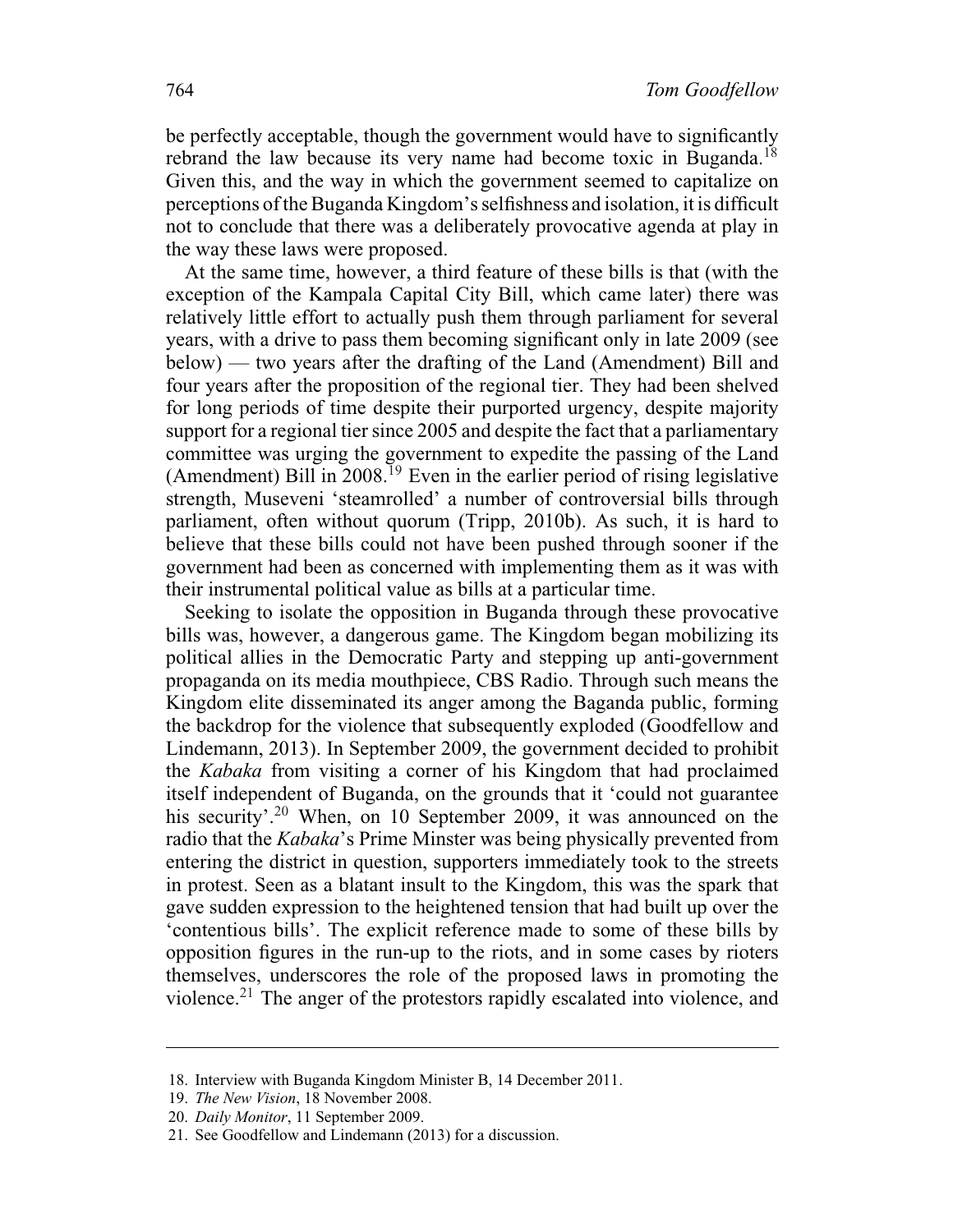the response of state forces over three days of unrest was crushing: up to forty people died in the riots, and hundreds were injured.<sup>22</sup>

There are reasons to believe that the government was aware of the potentially explosive effects of restricting the movement of Kingdom representatives; a group of investigative journalists claimed that the government security forces were 'abundantly aware of the consequences of this decision' and were forewarned that riots would result.<sup>23</sup> The argument being made here, however, is not that the government deliberately stimulated the riots, but that protracted efforts to antagonize and isolate the opposition through a number of provocative proposed legal changes *was* deliberate, and that this fed directly, even if not intentionally, into the violence. Had the laws been less provocatively framed and their procedure through the legislative process less painstakingly slow, with less column inches and airtime devoted to debating them and whipping up ferment in Buganda, these events might never have happened.

Whether or not the government anticipated violence, it lost no time in capitalizing on it. Officials declared that the riots had been planned by the Kingdom's leaders, and began a clampdown on public space, arresting journalists accused of inciting the violence and closing CBS radio, which was taken off air for a full year.<sup>24</sup> The prospect of actually passing the three contentious bills in parliament arose again only after the riots. Indeed, the way in which legislative procedures proceeded thereafter further illuminates the interrelation of legal manoeuvres and violence.

### **Legal Manoeuvres in the Wake of Violent Protest**

The government began immediately to talk about the need to 'fast-track' its controversial bills in order to resolve the Buganda issue,  $25$  and also introduced new bills into the mix, using the riots as justification. One of these was the 2009 Public Order Management Bill, which provoked international concern and was promptly shelved. Another was the 'Cultural Leaders Bill', tabled on 17 December 2009. This bill fleshed out Article 246 of Uganda's 1995 Constitution, which states that 'A traditional or cultural leader shall not join or take part in politics or exercise any administrative, legislative or executive powers of government'. This struck at the heart of the ongoing project by Kingdom elites to gain more political leverage. However, despite the purported urgency of this bill, it too was then set aside for about a year. During this time a heightened state of tension between the government and Baganda ethnic group persisted, flaring again into violence in March 2010

<sup>22.</sup> *Daily Monitor*, 3 December 2011.

<sup>23.</sup> *The Independent* (Uganda), 21 December 2010.

<sup>24.</sup> *Daily Monitor*, 30 October 2010.

<sup>25.</sup> Interview with NRM MP, 24 September 2009.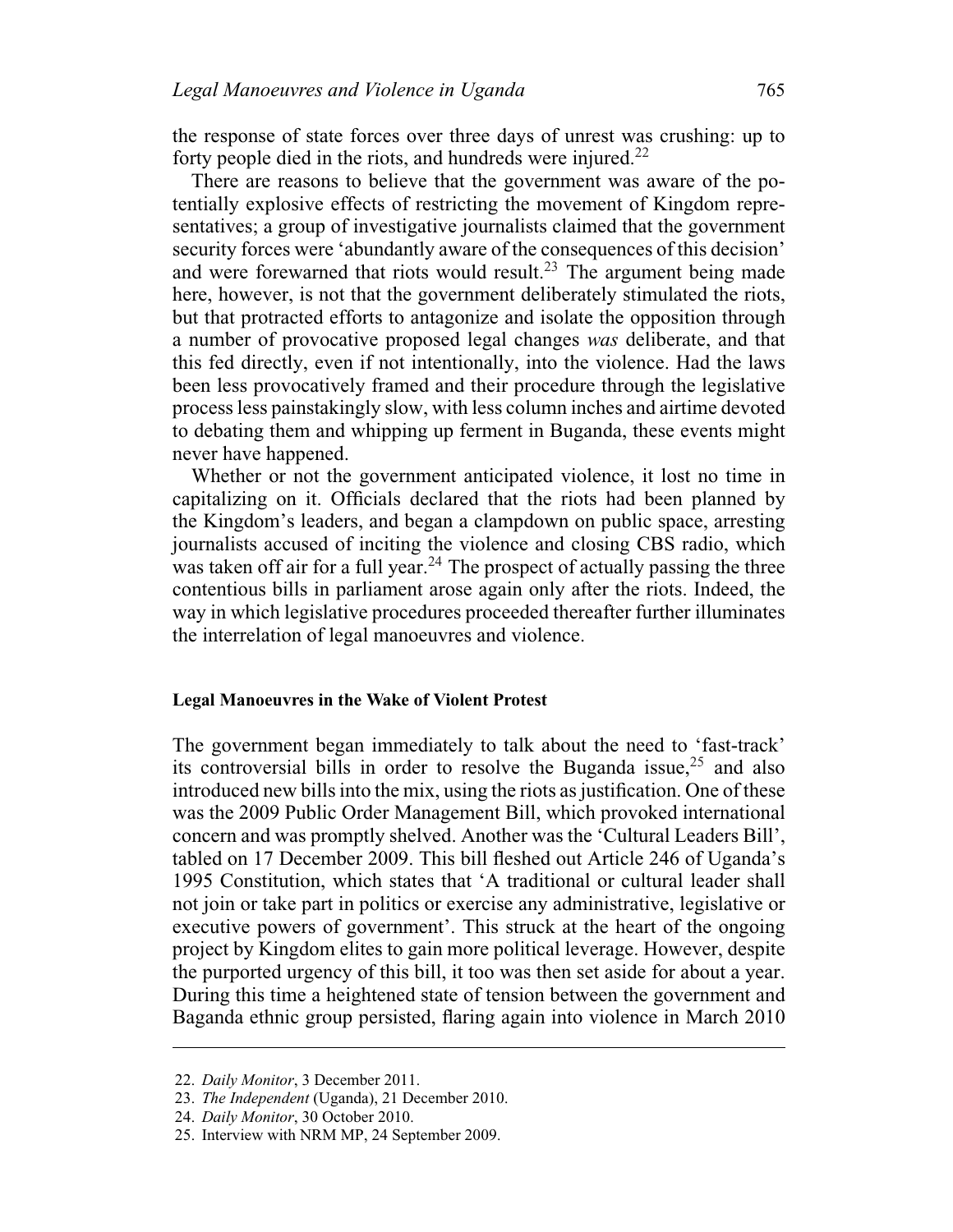when the Kasubi tombs — the historic burial ground of many past *Kabakas* — was burned down in a suspected arson attack, leading to clashes between citizens and state security forces and the killing of at least two protestors.26

In the period between the 2009 Buganda riots and the February 2011 elections, the contentious bills were never far from the centre of political discourse. The shelved Land (Amendment) Bill was brought back to the top of the agenda and passed in November 2009, with minor amendments.<sup>27</sup> The Regional Governments Bill was finally 'released' in December 2009 and quietly passed just before Christmas, though at the time of writing (in 2013) it remained entirely unimplemented.28 The Kampala Capital City Bill passed in late 2010, with the controversial issue of extending the boundary removed. The Cultural Leaders Bill, meanwhile, exploded back onto the agenda at the close of 2010, less than two months before the elections. This bill was widely interpreted as being a direct personal attack on the *Kabaka*. 29 Opposition to it was predictably intense, and during the parliamentary debate fifteen out of its twenty-one clauses were either amended or deleted. With all its controversial elements stripped, it amounted to little, largely legislating on the perks available to traditional leaders within their cultural roles.<sup>30</sup>

While each of the bills followed a slightly different trajectory, their treatment suggests a series of highly tactical moves regarding when each bill was brought to the agenda, how it was debated and whether it was amended or even passed at all. On the one hand, in the context of a looming election these bills were often used both to sanction Buganda and inflame ethnic issues that impeded opposition unity. On the other hand, the government appeared in some cases to employ the legislative process in the opposite way: to placate opposition forces at critical moments, to avoid provocation going so far that it jeopardized Museveni's electoral prospects. Thus, while the Land (Amendment) Bill was despatched well before the elections in a show of government power after the riots, the softening of the Kampala Capital

<sup>26.</sup> *The New Vision*, 18 July 2010.

<sup>27.</sup> *The New Vision*, 26 November 2009.

<sup>28.</sup> The situation with the Regional Governments Bill is more complicated than the others. Given everything else happening in late 2009, its passing went unnoticed by many and the debate in the years since has continued sporadically as if it were still pending. Opinions differ regarding how serious the government is about implementing it and why the bill has to all intents and purposes failed to have any impact. There is nevertheless wide agreement that it was originally intended as a move to undercut the Buganda Kingdom's demands for federalism but that it is unworkable, unpopular in many regions and would be expensive to implement. Interest in the bill has grown among political leaders in the Bunyoro region, where the discovery of oil generated hopes of claiming a greater proportion of oil revenues through a regional government. Claims such as these create new conflicts of interest and have likely dampened NRM enthusiasm for a regional tier. For various reasons, therefore, implementation remains a distant prospect.

<sup>29.</sup> *The Observer* (Uganda), 29 December 2010.

<sup>30.</sup> *The New Vision*, 19 January 2011.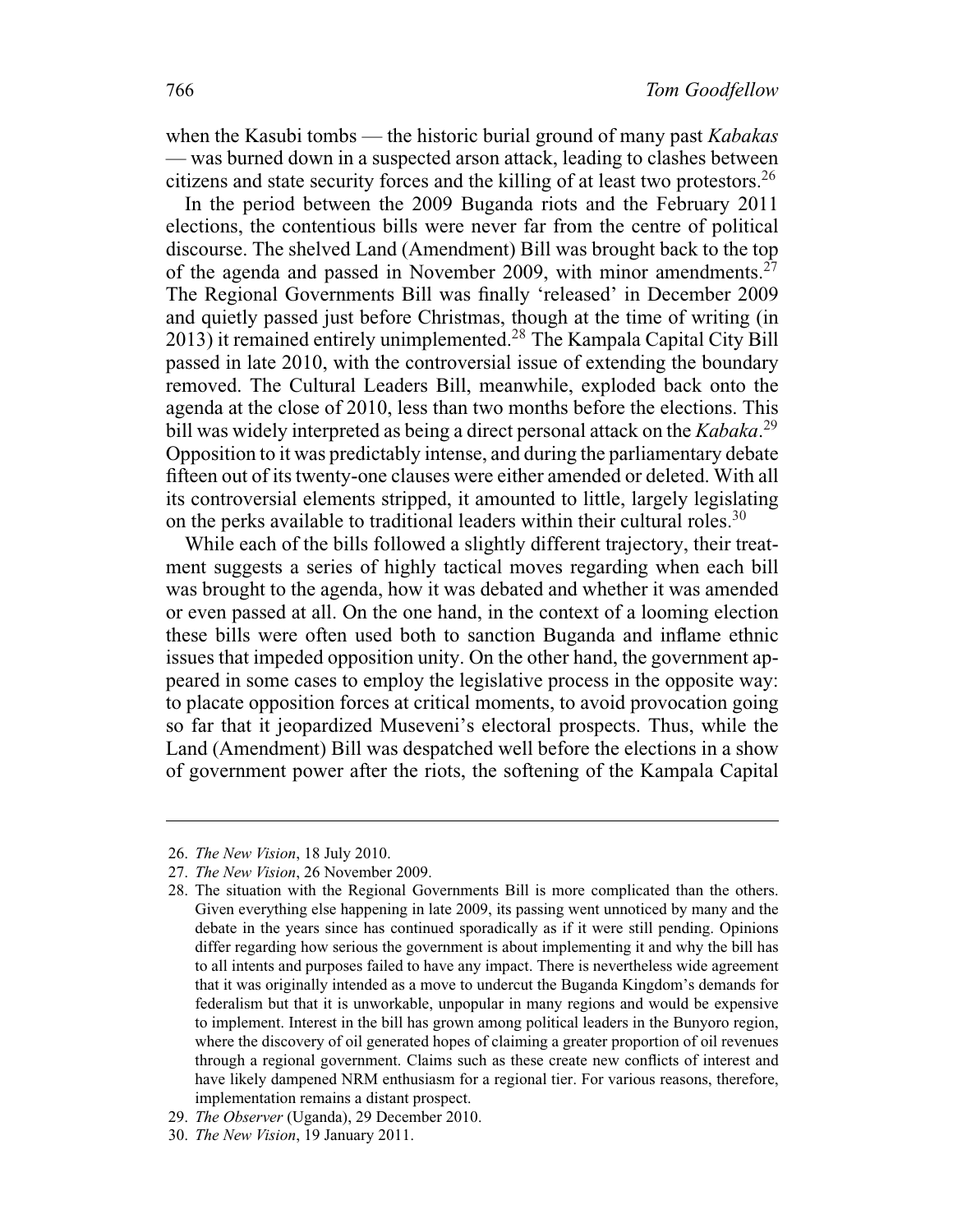City Bill by finally removing the controversial clause was a concession to Buganda shortly before the election.

The Cultural Leaders Bill, which began as a very bitter pill, was substantially sweetened by the time of its passing, just before polling. Again, while this could be seen as evidence of legislative vigour, it is difficult to believe the government could not have pushed through the more contentious elements given its previous record. The almost total emasculation of this bill at a crucial moment served the government well; it left Buganda's leaders quietly content while opposition politicians desperate for pre-election political capital were left raging over constitutional objections that resonated little with the public. Meanwhile the Public Order Management Bill and Regional Governments Bill lingered in the background like swords of Damocles, potential tools for further negotiation and political bargaining. Indeed, the government announced that some of the controversial issues taken out of the Cultural Leaders Bill were being transferred into the Regional Governments Bill, representing a looming threat.<sup>31</sup> The fact that this bill had officially already passed was of little consequence; somewhat confusingly, it was listed among the twenty-three bills that the Eighth Parliament had 'failed to pass', and spilled over into the Ninth.<sup>32</sup>

There was little reason to believe that even the laws that passed unequivocally would be implemented, given the failure to implement similar legal provisions in the past (including much of the 1998 Land Act itself). In any case the Land (Amendment) Bill failed to resolve the underlying land issues in Buganda and thus simply prolonged the deadlock between the Kingdom and government.<sup>33</sup> As for the watered-down Cultural Leaders Bill, a year after it was passed nothing had been done to bring it into force, prompting one observer to ask, 'Why is the government, which hastily pushed the law through parliament, now apparently indifferent towards its implementation?'.34 An opposition figure likewise noted at the end of 2011 that this law had barely been mentioned since its passing, commenting that 'it is as if it is not there'.35 Based on the limited evidence available, there are strong reasons for believing that this is because the political function and timing of legislative processes — in other words, the legal manoeuvres — were more important than the laws per se.

The use of legal manoeuvres in this politicized manner sometimes fanned the flames of opposition and sometimes quelled them, but the net effect was highly destabilizing. Some sources suggest there were deliberate efforts by the government to promote violent conflict: one opposition figure claimed that while the legal debates were raging, covert government agents

<sup>31.</sup> *Daily Monitor*, 20 January 2011.

<sup>32.</sup> *The New Vision*, 14 May 2011. See also footnote 30.

<sup>33.</sup> Interview with Land Specialist, 5 February 2009; interview with Buganda Kingdom Minister B, 14 December 2011.

<sup>34.</sup> *The Independent* (Uganda), 10 September 2011.

<sup>35.</sup> Interview with Buganda Kingdom Minister B, 14 December 2011.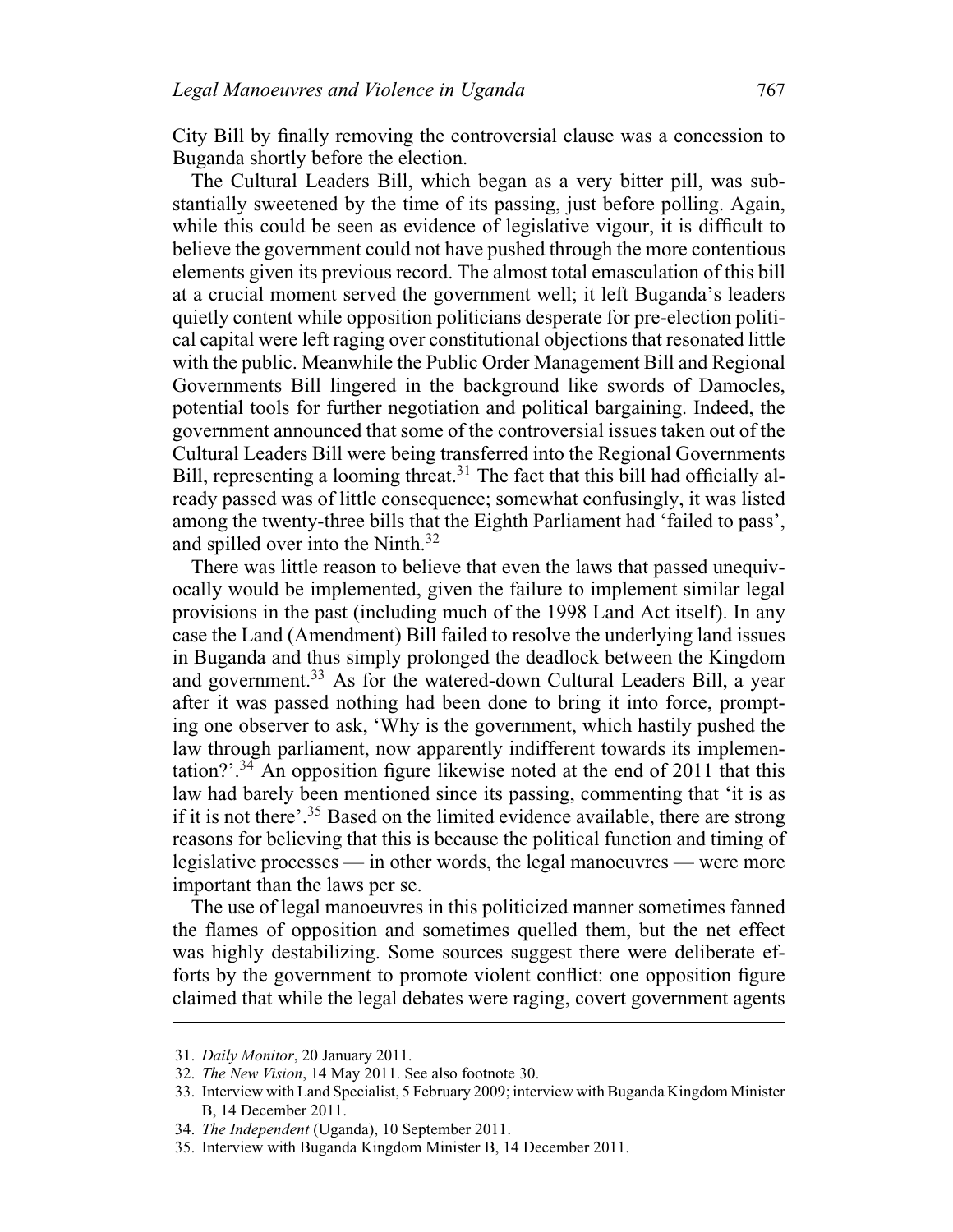would 'approach us, trying to trick us into going into those subversive measures [and] violence'.36 Another source suggested that the government has such a militarized mentality that it stimulates violence as an instrument of domination.<sup>37</sup> One does not, however, have to believe that there was an intention to create violence to perceive that these legal manoeuvres helped to spur it. Not only did they enrage many Baganda elites, but the ongoing debates did little for ordinary people, which in itself probably compounded popular frustration. Debates around new laws, according to one local politician, tend to involve 'a combination of politicking, misinformation . . . and attention-grabbing', amid which 'nobody cares about implementation'.38 Consequently, as another politician noted, in Uganda people have no faith in law as they 'know that the law is flouted'; so 'when you see people running round and sacking shops, burning down police stations it is not because they have been commanded [but] because they think you are going to do nothing more than talking'.<sup>39</sup>

## **A BROADER TREND? THE POLITICS OF LAW MAKING AND VIOLENCE**

It now remains to consider whether provocative legislative manoeuvres of this nature are evident beyond the tussle between the government and the Buganda Kingdom during the Eighth Parliament, and secondly whether any link between legal manoeuvres and violence holds beyond this case. Regarding the first question, there is little doubt that the 'Buganda question', which is rooted in colonial and post-colonial legal arrangements, provides unusually fertile ground for legislative provocation by the NRM. Nevertheless, the trajectory of a number of other bills suggests that, at particular times, legal posturing for political ends has some relevance beyond the Buganda issue.

The debate in 2011–12 around the Public Order Management Bill reflects some interesting dynamics in this regard. Such a bill had been mooted as early as 2007 and was tabled in 2009, but there had been little concerted effort to pass it, even after the 2009 riots. The 2011–12 'Walk to Work' riots, however (discussed below), led to a new draft of this Bill being brought to Parliament in late 2011. The propositions in the new draft were more controversial than ever. Among the clauses was one specifying that seven days advance warning must be given to the police before any public gathering of three or more people. Under another clause, police officers were given 'at least seven reasons to shoot a demonstrator and escape punishment'.40 NRM politicians justified the law in terms of protecting 'losses' among the public, on the

- 38. Interview with local politician, 12 December 2011.
- 39. Interview with opposition MP, 13 October 2009.
- 40. *Daily Monitor*, 3 December 2011.

<sup>36.</sup> Interview with opposition politician, 12 October 2009.

<sup>37.</sup> Interview with opposition MP, 13 October 2009.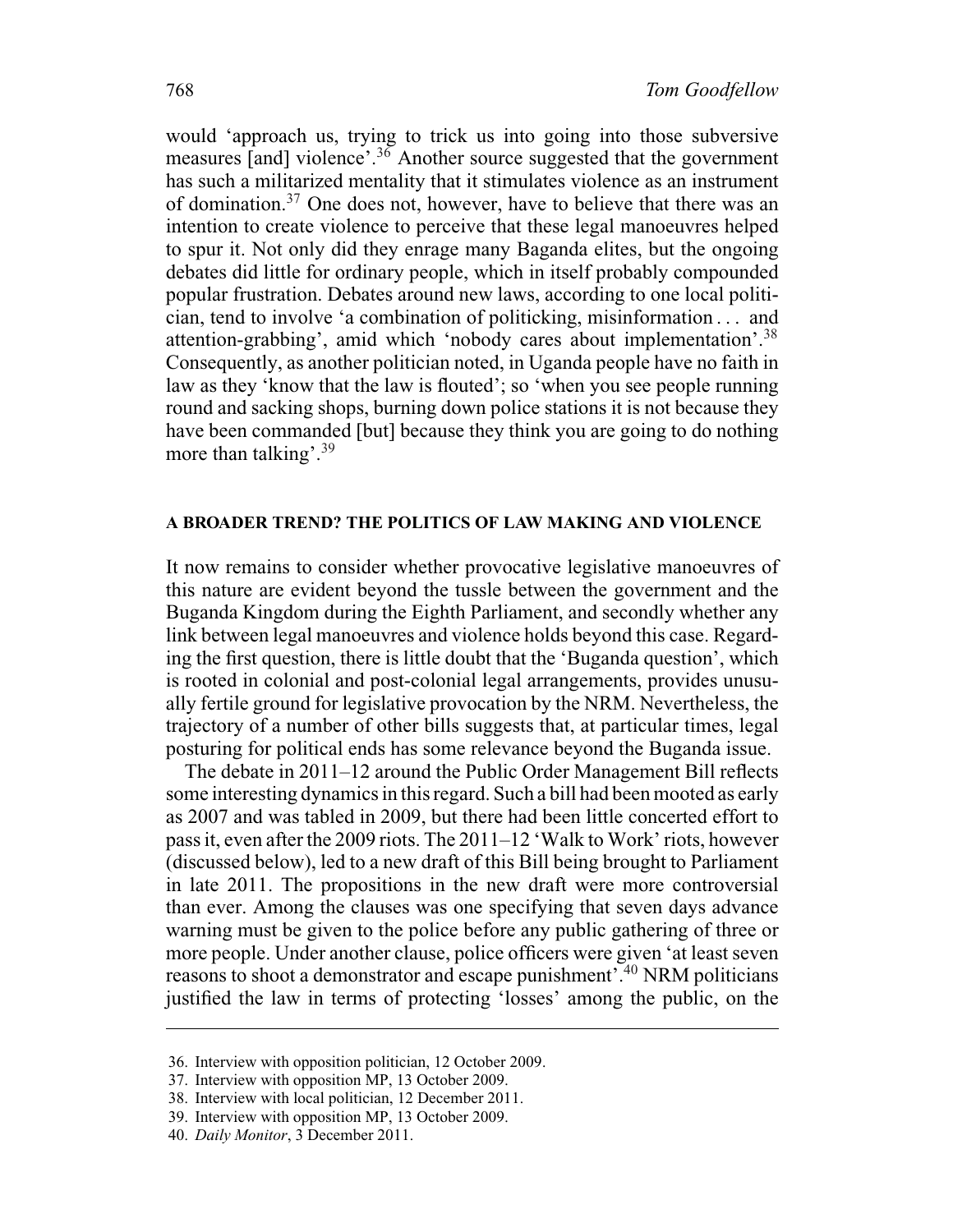grounds that urban traders had their goods looted or damaged during the walk-to-work protests. $41$ 

It was at this stage difficult to determine the seriousness of intent behind the bill, and how much of it was a symbolic gesture to cow and gain leverage over the opposition. Significantly, both government and opposition sources acknowledged that adequate laws were already in place to deal with protest.<sup>42</sup> The Inspector General of Police even claimed that the law was essentially nothing new, just a repackaging of existing laws pertaining to public order (though, like most laws, these were rarely implemented).  $43$ An NRM politician said casually of the law that 'we may drop or improve it . . . there are [sufficient] conditions within the existing law', and conceded that it was viewed by many 'as a law targeting specific situations [in the city] and specific persons', $44$  rather than an attempt to bring about a genuinely needed legislative change.<sup>45</sup> An opposition MP labelled the Bill 'artificial', claiming that 'most clauses are politically motivated'.46

For its part, parliament was fairly vigorous in pushing back against this draft; indeed, this airing of the bill in 2011 coincided with the first year of the Ninth Parliament, which was a period of renewed legislative activism.<sup>47</sup> Rather than forcing the law through or removing the most contentious clauses, however, the government once again shelved the bill. It returned to the agenda in May 2012, apparently amid a renewed sense of urgency to pass on the part of government,  $48$  but dropped off again after a month and seems to have spent much of 2012 being considered by various committees; as late as January 2013, many close observers within Uganda saw no prospect of it ever becoming law.<sup>49</sup>

An interesting development in the relations between parliament and the executive unfolded in early 2013, however. After a particularly vigorous period of renewed legislative pushback in relation both to the controversial and tortuously-debated Petroleum Bill and to a scandal surrounding the death of an opposition MP, Museveni declared that the military would not allow 'the confusion in parliament' to continue. His top military commander followed this up by issuing a warning to renegade MPs suggesting there could be a military coup if parliamentarians continued to practise 'bad politics'.<sup>50</sup>

45. Interview, MP (NRM), 14 December 2011.

<sup>41.</sup> Comments made by politicians during parliamentary committee debate, 15 December 2011.

<sup>42.</sup> Ibid.

<sup>43.</sup> Ibid.

<sup>44.</sup> In this case, the opposition leader Kizza Besigye.

<sup>46.</sup> Ken Lukyamuzi, cited on Ugandaradionetwork.com, 13 December 2011.

<sup>47.</sup> In mid-2012 the Ninth Parliament was assessed by an independent monitoring group as having thus far been characterized by greater vigilance and freedom of speech than the previous two, taking more time to scrutinize bills (*The New Vision*, 27 August 2012).

<sup>48.</sup> Human Rights Watch, 11 May 2012: http://www.hrw.org/news/2012/05/11/uganda-draftpublic-order-law-would-violate-rights

<sup>49.</sup> Personal correspondence with a local development consultant, 28 January 2013.

<sup>50.</sup> *Daily Monitor,* 24 January 2013; *The East African,* 26 January 2013.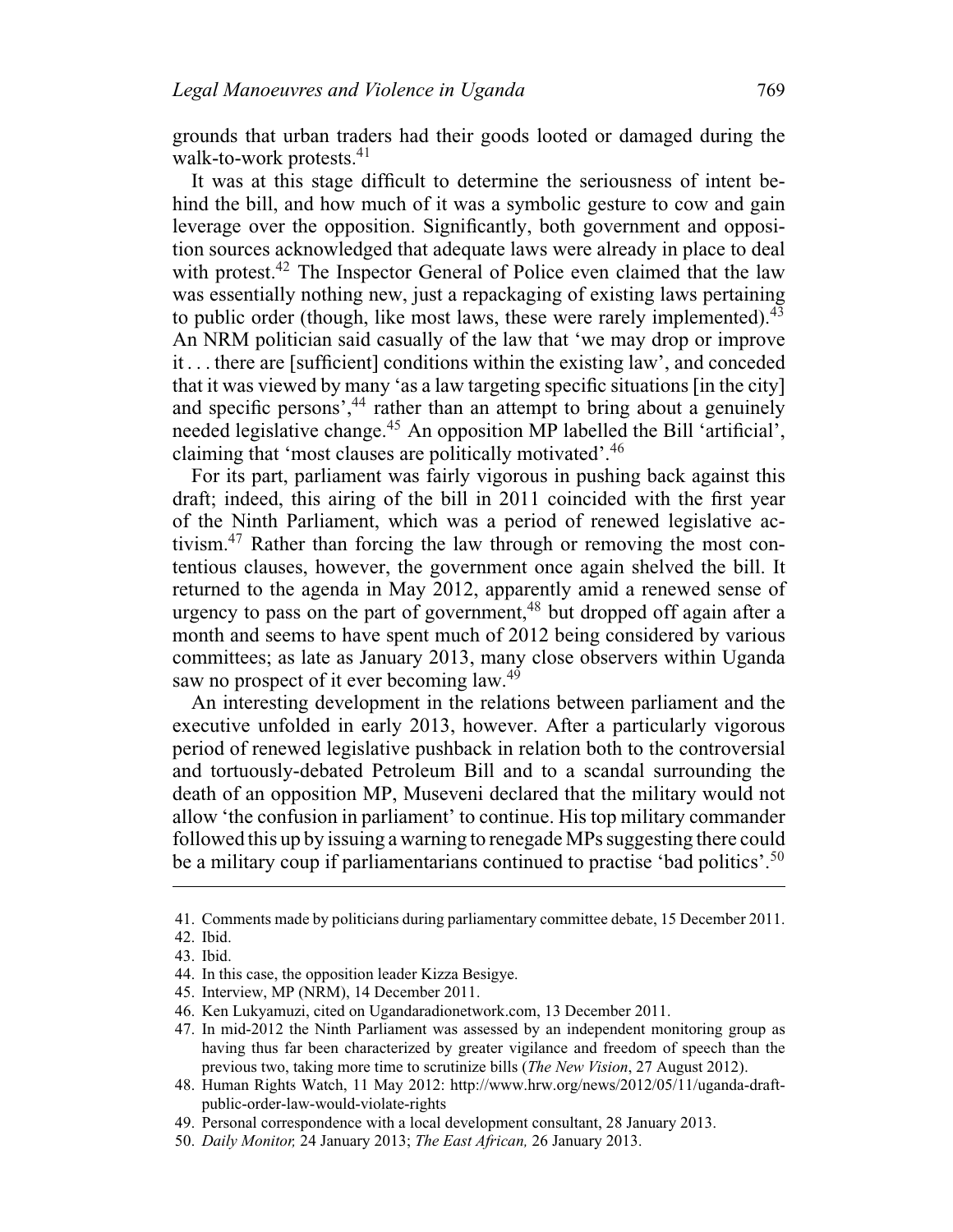While few took this threat seriously, behind the scenes there was a significant change over the ensuing months, whereby it is believed that intense pressure was put on the Speaker of Parliament to expedite the passage of the bills and stem the renewed assertiveness of the legislature.<sup>51</sup>

It was shortly after this, in August 2013, that the government re-tabled and passed the Public Order Management Bill amid huge controversy. This was far from an empty gesture and many of the bill's clauses were alarming to both international and domestic human rights observers. Nevertheless, the timing of the decision to steamroll it through parliament after four years, while up to that point it had served as a looming threat that the government could push forward or pull back at strategic moments, reflects the regime's increasing belligerence towards opposition in parliament as much as on the streets. As an expert on the Ugandan legislature noted, the timing of the passage of bills 'is certainly not arbitrary . . . it makes sense to assume that there's strong political pressure determining what gets expedited and what just languishes for years'.<sup>52</sup> Just as the time finally came to push through the Buganda bills in late 2009, so the Public Order Management Bill's political moment had come in mid-2013. In years when it was hanging in the balance, however, the bill helped feed violence, as argued below.

Events surrounding the notorious so-called 'Anti-Homosexuality Bill' have also not been free of political manoeuvres, on the part of both David Bahati, the MP who introduced it, and the government itself. Bahati has been accused of attempting to further his own political career by proposing this bill, using the widespread popular support for it to hold the government to ransom.53 Moreover, while the bill was rejected several times both by Museveni and the cabinet in 2010–11, when Bahati brought it back in 2012 the government arguably welcomed the distraction from some much more serious issues facing the country around this time — in particular, a number of high-profile corruption scandals and the aforementioned Petroleum Bill. For one observer, the Anti-Homosexuality Bill came to serve 'an important political function' in the context of aid cuts triggered by massive corruption, because 'just at the point he was losing favor with donors, renewed threats to pass the anti-gay bill have given him new leverage'.<sup>54</sup> Meanwhile, many have observed that the placing of the Anti-Homosexuality Bill on the parliamentary agenda immediately after the domestically divisive Petroleum Bill was a deliberate effort to bury the conflict over oil in a new debate.<sup>55</sup> Regrettably, the Anti-Homosexuality Bill was something that Museveni could use

<sup>51.</sup> Interview with adviser to the Ugandan Parliament, 5 August 2013.

<sup>52.</sup> Ibid.

<sup>53.</sup> He certainly gained celebrity status, and it appeared that his political ambitions were coming to fruition when he was reportedly considered for a cabinet position in May 2011 (*Daily Monitor*, 15 May 2011).

<sup>54.</sup> *Newsweek/The Daily Beast*, 15 December 2012.

<sup>55.</sup> *New Republic*, 5 December 2012.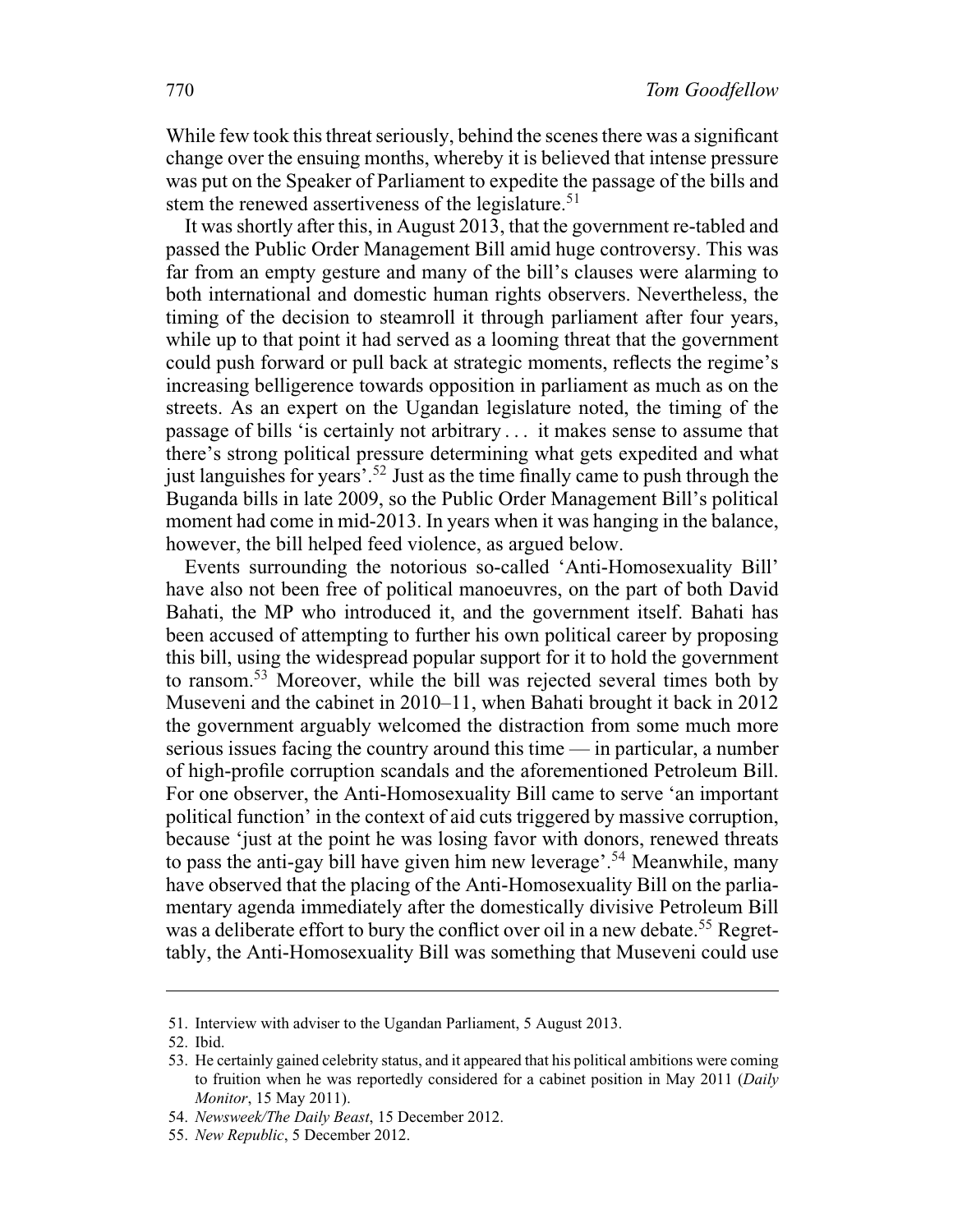as a 'unifying force' within Uganda at such strategic moments; the timing of its return was thus 'no coincidence'.56

Even the 'National Coalition Against Homosexuality and Sexual Abuses in Uganda' condemned the bill as 'populist and opportunist'.57 The propositions in the bill regarding the punishment of Ugandan homosexuals abroad are both unworkable and would severely damage relations between Uganda and the international community. Regardless of whether it is implemented, however, the prolonged debate on it — which the international community's outrage helped Museveni to justify domestically — *has* served certain political purposes.58 It has been aptly noted that 'the flames of virulent homophobia are fanned at times when other issues more crucial to the interests of Ugandan citizens risk dominating public discourse' (Wood, 2012) and that 'the longer it takes, the better for Museveni'.<sup>59</sup>

The Petroleum Bill itself was pushed through parliament in 2012 after an epic and polarizing parliamentary battle of the kind not seen since the lifting of term limits in 2005, ushering in a new period of legislative– executive antagonism, as noted above. The severity of intent behind this bill is underscored by the fact that, unlike the others discussed here, there was never any protracted posturing: the bill was passed in the year of its tabling and Museveni went to great lengths to ensure that all cabinet members and 'establishment' MPs attended to ensure its passage.<sup>60</sup> Nevertheless, as this section has shown, the trajectory of certain other pieces of draft legislation in the Eighth and early Ninth Parliaments has (beyond the particular issue of the 'Buganda question') been characterized by strategic legal manoeuvring. Can this be linked to further outbreaks of violence? Such linkages are more tentative than in the Buganda case, but observable nevertheless.

The most significant episodes of violent protest after the 2009 riots were the 2011–12 'Walk-to-Work' demonstrations. It would be difficult to argue that these were rooted in legal manoeuvres in the manner discussed above, but there are reasons to believe that legal manoeuvring *exacerbated* the violence surrounding these events as they unfolded over time. While there is not sufficient space to go into the events in detail,  $61$  the 'walk-to-work' episode was triggered when opposition leader Kizza Besigye, angered at losing what he perceived as a third 'stolen' election and capitalizing on

<sup>56.</sup> Angelo Izama, Ugandan political analyst, cited in *Newsweek/The Daily Beast*, 15 December 2012.

<sup>57.</sup> *The Africa Report,* 26 November 2012.

<sup>58.</sup> This was certainly the view of a close observer of the bill's progress consulted on 6 March 2012.

<sup>59.</sup> Kapya Kaoma of the Political Research Associates, cited in *New Republic*, 5 December 2012.

<sup>60.</sup> *The Observer*, 9 December 2012.

<sup>61.</sup> See Conroy-Krutz and Logan (2012), Goodfellow (2013), ICG (2012), and Mamdani (2011) for discussions.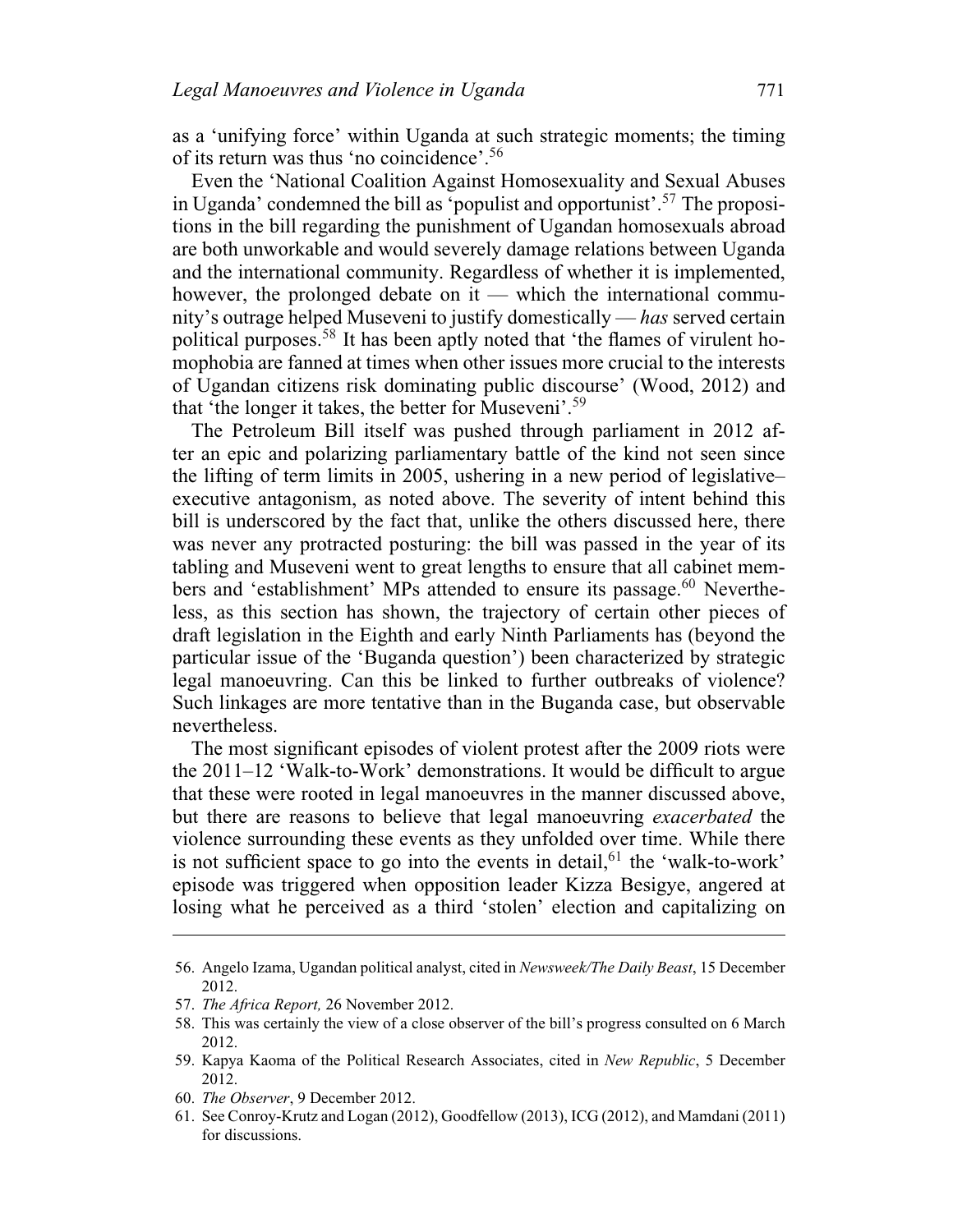rising food and fuel prices, announced his campaign to take to Kampala's streets. Protests took place twice weekly for around a month from mid-April 2011, with increasing degrees of violence, reaching their zenith on 12 May 2011 in the largest demonstration in the NRM period and a violent crackdown causing several deaths. $62$ 

Despite the origins of these protests in post-electoral discontent and inflation, there was little by way of a clear political agenda on the part of the protestors, particularly when the demonstrations restarted in late 2011 and early 2012. Besigye even fell silent for fifteen seconds on the radio when asked to outline his political objectives. $63$  However, by late 2011 the political controversy over the Public Order Management Bill was raging, and the only coherence to Besigye's political agenda came to centre on legal discourses around the right to protest and the conduct of the police. Indeed, Besigye's multiple arrests on dubious grounds during the protests crystallized a minimal programme based on his right to demonstrate. He proclaimed that 'I believe that what they are doing is illegal, I'm going to get advice from my lawyers, and if it is necessary we will seek an injunction from the high court of Uganda to order these rampaging policemen out of my way'.64 This was fed by the government's increasingly ludicrous suggestions that walking to work was an illegal attempt to overthrow the government, culminating in treason charges against Besigye and his supporters using Uganda's colonial-era Penal Code Act (1950).<sup>65</sup> The fact that the government was crying treason while 'not bothering to implement any other laws' added fuel to the protestors' fire.<sup>66</sup> By late 2011 the protests and the debate around public order legislation were cyclically feeding one another.

The Anti-Homosexuality Bill also fomented violence: at least five violent protests and other incidents directly related to the controversy stirred up by the bill can be identified, several of which involved fatalities.<sup>67</sup> Moreover, many of the riots taking place in city marketplaces since 2007 were linked to unfulfilled government policies on allowing vendors to take control of their own marketplaces (Goodfellow, 2013). While not responding to *legal* manoeuvres as such, these events were often spurred by populist but arguably insincere pre-election policy announcements, often later reversed, and as such there are echoes of the manoeuvring discussed above with respect to how the manipulation of democratic processes fed into frustration and violence.

<sup>62.</sup> *The Independent* (Uganda), 13 May 2011.

<sup>63.</sup> Andrew Mwenda, interview on Capital FM (Uganda), 20 January 2012.

<sup>64.</sup> Kizza Besigye interviewed by BBC News, 19 May 2011.

<sup>65.</sup> *The Observer* (Uganda), 23 November 2011.

<sup>66.</sup> Interview with local politician, 12 December 2011.

<sup>67.</sup> Armed Conflict Location & Events Dataset: http://www.acleddata.com/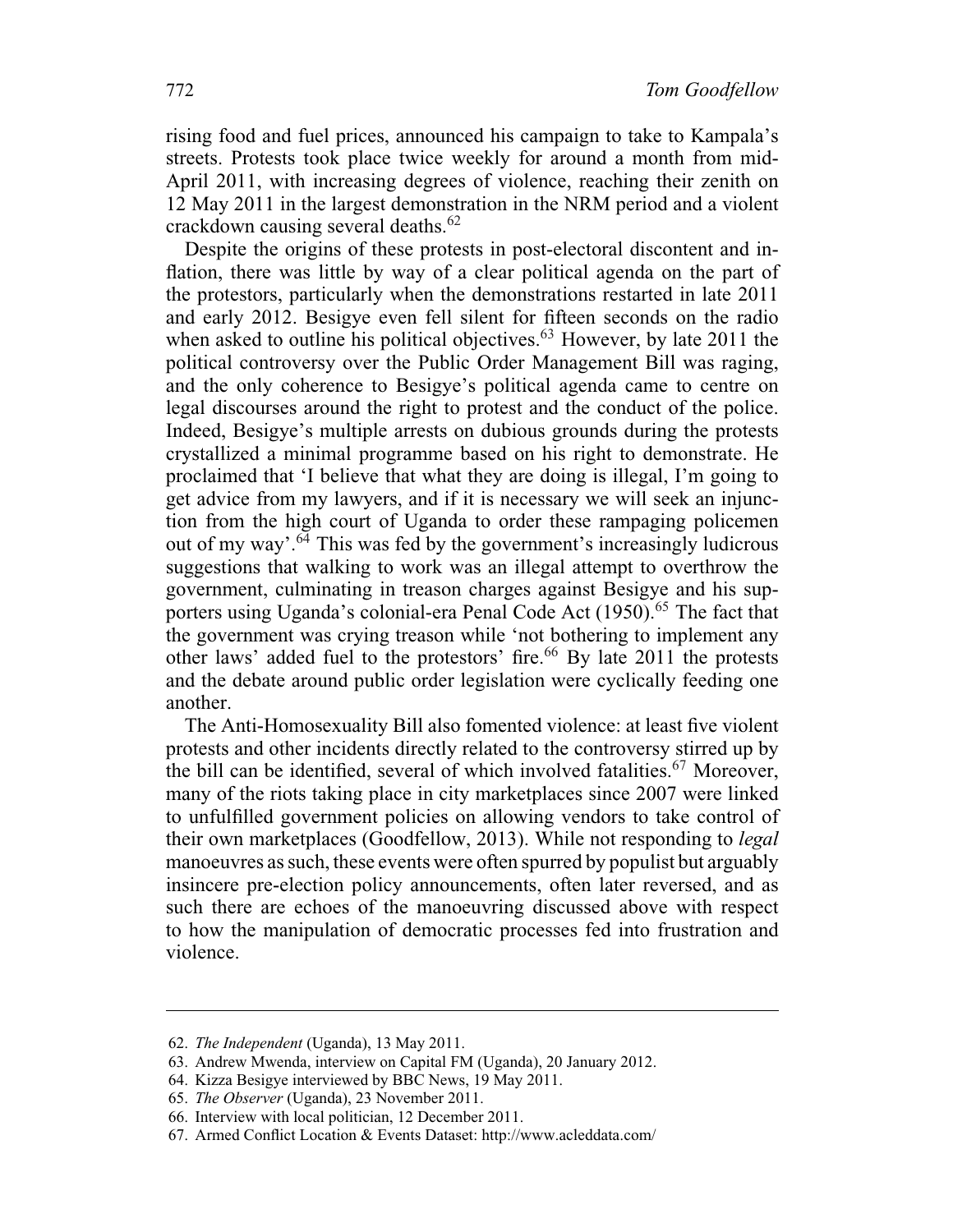## **CONCLUSIONS**

This article has developed an argument about how law-making processes have been instrumentalized in recent years in Uganda, with political manoeuvring around the *prospect* of particular laws, rather than their actual implementation, often driving the agenda. It makes no claim that this is the sole function of the legislative process; there are clearly laws in relation to which implementation is of paramount concern. Nevertheless, there has been an observable phenomenon at play whereby certain laws are discussed, debated, shelved and reformulated without evidence of serious effort to implement and with clear political gains to the government in the process. It is difficult to believe, given the government's constraints on the legislature since 2006 and its ability to quite rapidly push through some of the most contentious laws, that legislative pushback is the sole cause of stalled law making in the period under consideration. This has certainly played a key role at times, and the need to negotiate with opposition in a semi-authoritarian rather than purely dictatorial regime should not be overlooked. Nevertheless, one local politician's observation that 'in Uganda, anything can pass' if the executive is sufficiently committed does not seem to be far from the truth; the passing of the highly contested Petroleum and Public Order Management Bills would seem to support this.<sup>68</sup>

The fact that the executive does not always seem committed to its bills does not mean that intent to pass or implement is absent at all points in the life of the bill. On the contrary, what this examination of the trajectory of particular cases has shown is how the use of draft bills changes over time, dependent on political cycles and contingent events. The desirability of passing or implementing a bill can dramatically increase or decrease depending on the scope of opposition and the political utility of keeping the debate on a particular issue alive. In some cases (such as the Cultural Leaders Bill) the symbolism of passing the bill may be the law's zenith, surpassing in importance any function it fulfils once it has become legislation. As one observer noted, the government 'passes these laws not so much to put them in place but as a sort of punitive action . . . . They don't believe in the effectiveness of these laws themselves'.<sup>69</sup>

This article has also advanced a parallel argument that the instrumentalization of law making in this way can be linked to some of the most violent events in Uganda in recent years, particularly in the capital city. It does not claim to provide a holistic explanation for any specific outbreaks of protest and rioting. With regard to the Buganda issue, for example, the legal manoeuvring discussed here was just part of a repertoire of political strategies to antagonize and isolate the Kingdom's elite, and likewise was just one of the factors stimulating the violence. The intention is to highlight one

<sup>68.</sup> Interview with local politician, 29 September 2009.

<sup>69.</sup> Interview with lawyer, 14 December 2011.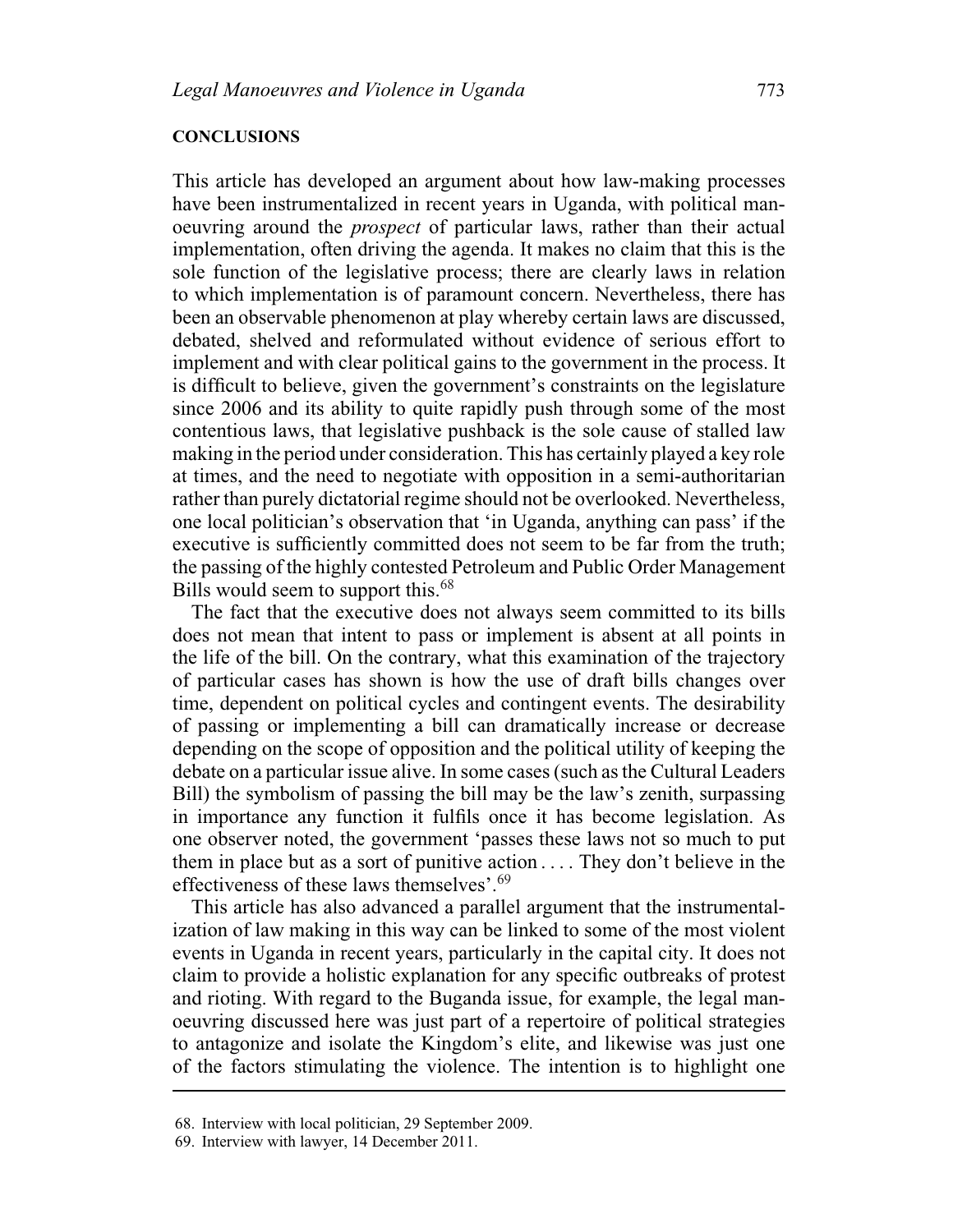important but understudied mechanism through which semi-authoritarian rule has fed into civic violence. While each outbreak of protest, rioting or violent government response might have diverse proximate causes, there is reason to believe that some more general underlying factors are at play given the dramatic overall increase in such events. This article has drawn attention to one of these factors.

Moreover, the increase in riots and protest in Uganda parallels an increase across Africa as a whole, where violent protest has dramatically increased relative to civil war.<sup>70</sup> The prevalence of semi-authoritarian rule and democratic reversal in Africa has been a feature over the same period (Lynch and Crawford, 2011), and as noted previously, the correlation between such regimes and civic violence has been established but little explored. Drawing on the case of Uganda, this article highlights the importance of attending to the way legislative processes are handled in understanding semi-authoritarian rule and civic violence in contemporary Africa. In a semiauthoritarian setting, the manner in which laws are brought onto and taken off the agenda is likely to be highly erratic due to authoritarian efforts to manipulate sometimes vigorous democratic institutions. Laws may therefore be drafted with unreasonable speed, but equally their progress through the legislative system can be tortuously slow. The Uganda case suggests both that this can be part of a political strategy and that the effect can be socially and politically destabilizing, resulting in a greater tendency for both violent protest and state crackdown.

### **REFERENCES**

- Acemoglu, D., S. Johnson and J.A. Robinson (2001) 'The Colonial Origins of Comparative Development: An Empirical Investigation', *American Economic Review* 91(5): 1369–401.
- Bardhan, P. (2005) *Scarcity, Conflicts and Cooperation: Essays in the Political and Institutional Economics of Development*. Cambridge, MA: MIT Press.
- Barkan, J.D. (2008) 'Legislatures on the Rise?', *Journal of Democracy* 19(2): 124–37.
- Bratton, M. and N. van de Walle (1992) 'Popular Protest and Political Reform in Africa', *Comparative Politics* 24(4): 419–42.
- Carbone, G. (2008) *No Party Democracy? Ugandan Politics in Comparative Perspective*. Boulder, CO: Lynne Rienner Publishers.
- Carey, S.C. (2006) 'The Dynamic Relationship between Protest and Repression', *Political Research Quarterly* 59(1): 1–11.
- Conroy-Krutz, J. and C. Logan (2012) 'Museveni and the 2011 Ugandan Election: Did the Money Matter?', *The Journal of Modern African Studies* 50(4): 625–55.
- Diamond, L. (1999) *Developing Democracy: Toward Consolidation*. Baltimore, MD: Johns Hopkins University Press.
- Englebert, P. (2002) 'Born-again Buganda or the Limits of Traditional Resurgence in Africa', *The Journal of Modern African Studies* 40(3): 345–68.
- Fox, S. and K. Hoelscher (2012) 'Political Order, Development and Social Violence', *Journal of Peace Research* 49(3): 431–44.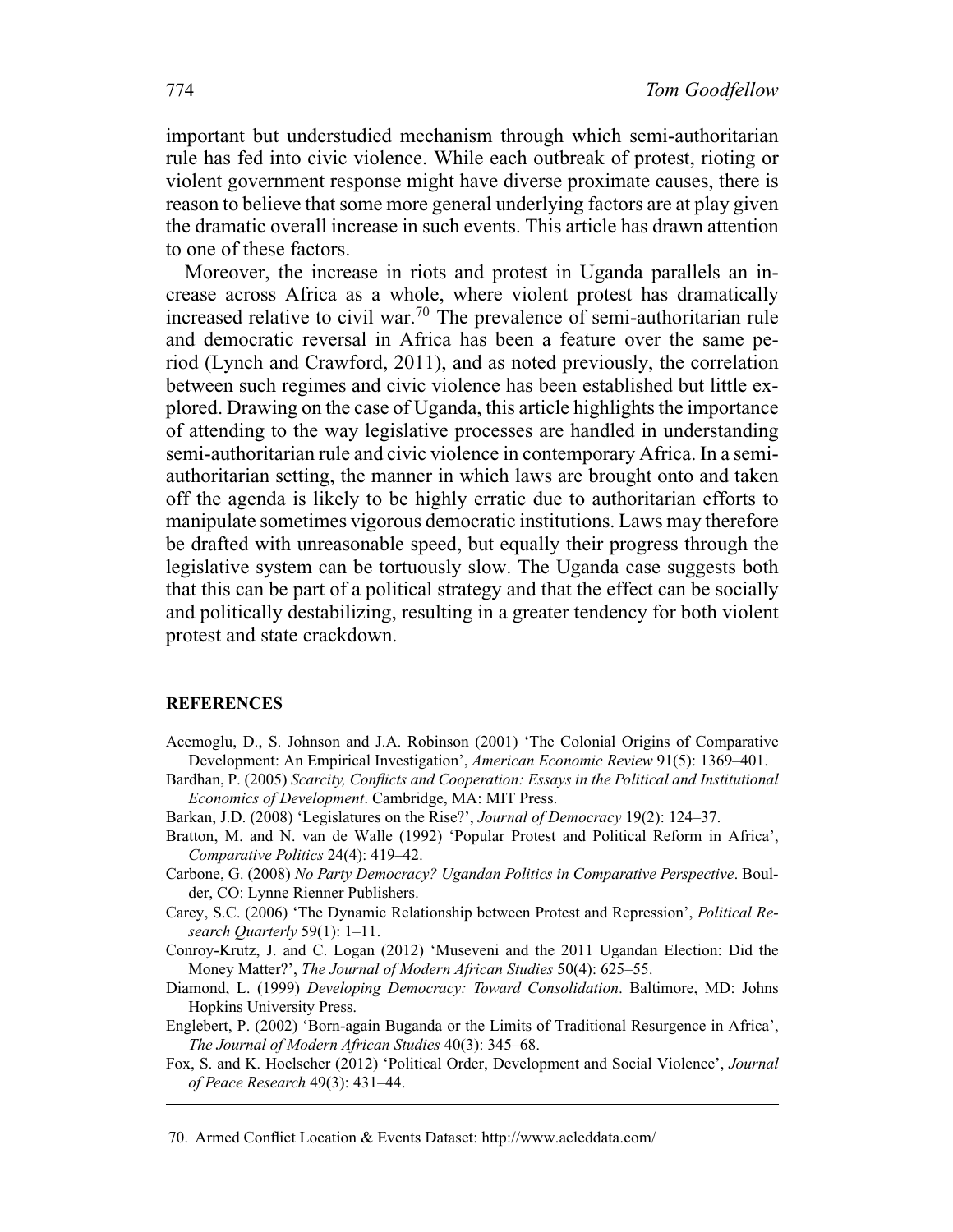- Friedman, L.M. (1969) 'On Legal Development', *Rutgers Law Review* (24): 11–64 .
- George, A.L. and A. Bennett (2005)*Case Studies and Theory Development in the Social Sciences*. Boston, MA: MIT Press.
- Goldstone, J.A. et al. (2010) 'A Global Model for Forecasting Political Instability', *American Journal of Political Science* 54(1): 190–208.
- Goodfellow, T. (2013) 'The Institutionalisation of "Noise" and "Silence" in Urban Politics: Riots and Compliance in Uganda and Rwanda', *Oxford Development Studies* 41(4): 436– 54.
- Goodfellow, T. and S. Lindemann (2013) 'The Clash of Institutions: Traditional Authority, Conflict and the Failure of "Hybridity" in Uganda', *Commonwealth and Comparative Politics* 51(1): 3–26.
- Green, E.D. (2006) 'Ethnicity and the Politics of Land Tenure Reform in Central Uganda', *Commonwealth and Comparative Politics* 44(3): 370–88.
- Hassanpour, N. (2012) 'Transparency and Repression: An Explanation for the Democratic Civil Peace'. Paper presented at the Midwest Political Science Association Annual Conference, Chicago (12–15 April).
- Herbst, J. (1990) 'Migration, the Politics of Protest, and State Consolidation in Africa', *African Affairs* 89(355): 183–204.
- Hirschman, A.O. (1970) *Exit, Voice, and Loyalty: Responses to Decline in Firms, Organizations, and States*. Cambridge, MA: Harvard University Press.
- Human Rights Watch (2005) 'Uganda: Political Repression Accelerates'. New York: Human Rights Watch.
- ICG (2012) 'Uganda: No Resolution to Growing Tensions'. Nairobi/Brussels: International Crisis Group.
- Izama, A. and M. Wilkerson (2011) 'Uganda: Museveni's Triumph and Weakness', *Journal of Democracy* 22(3): 64–78.
- Kasfir, N. and S.H. Twebaze (2009) 'The Rise and Ebb of Uganda's No-Party Parliament', in J.D. Barkan (ed.) *Legislative Power in Emerging African Democracies*, pp. 73–108. Boulder, CO: Lynne Rienner.
- Kayunga, S.S. (2000) 'The Federo (Federalism) Debate in Uganda'. Kampala: Kampala Centre for Basic Research.
- Keating, M.F. (2011) 'Can Democratization Undermine Democracy? Economic and Political Reform in Uganda', *Democratization* 18(2): 415–42.
- Kjaer, M. (1999) 'Fundamental Change or No Change? The Process of Constitutionalizing Uganda', *Democratization* 6(4): 93–113.
- La Porta, R., F. Lopez-de-Silanes, A. Shleifer and R. Vishny (1999) 'The Quality of Government', *Journal of Law, Economics, and Organization* 15(1): 222–79.
- Lambright, G. (2011) *Decentralization in Uganda: Explaining Successes and Failures in Local Governance*. Boulder, CO: Lynne Rienner.
- Levitsky, S. and L. Way (2002) 'The Rise of Competitive Authoritarianism', *Journal of Democracy* 13(2): 51–65.
- Lindemann, S. (2011) 'Just Another Change of Guard? Broad-based Politics and Civil War in Museveni's Uganda', *African Affairs* 110(440): 387–416.
- Lynch, G. and G. Crawford (2011) 'Democratization in Africa 1990–2010: An Assessment', *Democratization* 18(2): 275–310.
- Mamdani, M. (2011) 'An African Reflection on Tahrir Square', *Globalizations* 8(5): 559–66.
- Moore, S.F. (2001) 'Certainties Undone: Fifty Turbulent Years of Legal Anthropology, 1949– 1999', *Journal of the Royal Anthropological Institute* 7(1): 95–116.
- Mutibwa, P. (2008) *The Buganda Factor in Uganda Politics*. Kampala: Fountain Publishers.
- Mwenda, A. (2007) 'Personalising Power in Uganda', *Journal of Democracy* 18(3): 23– 37.
- Mwenda, A. and R. Tangri (2005) 'Patronage Politics, Donor Reforms and Regime Consolidation in Uganda', *African Affairs* 104(416): 449–67.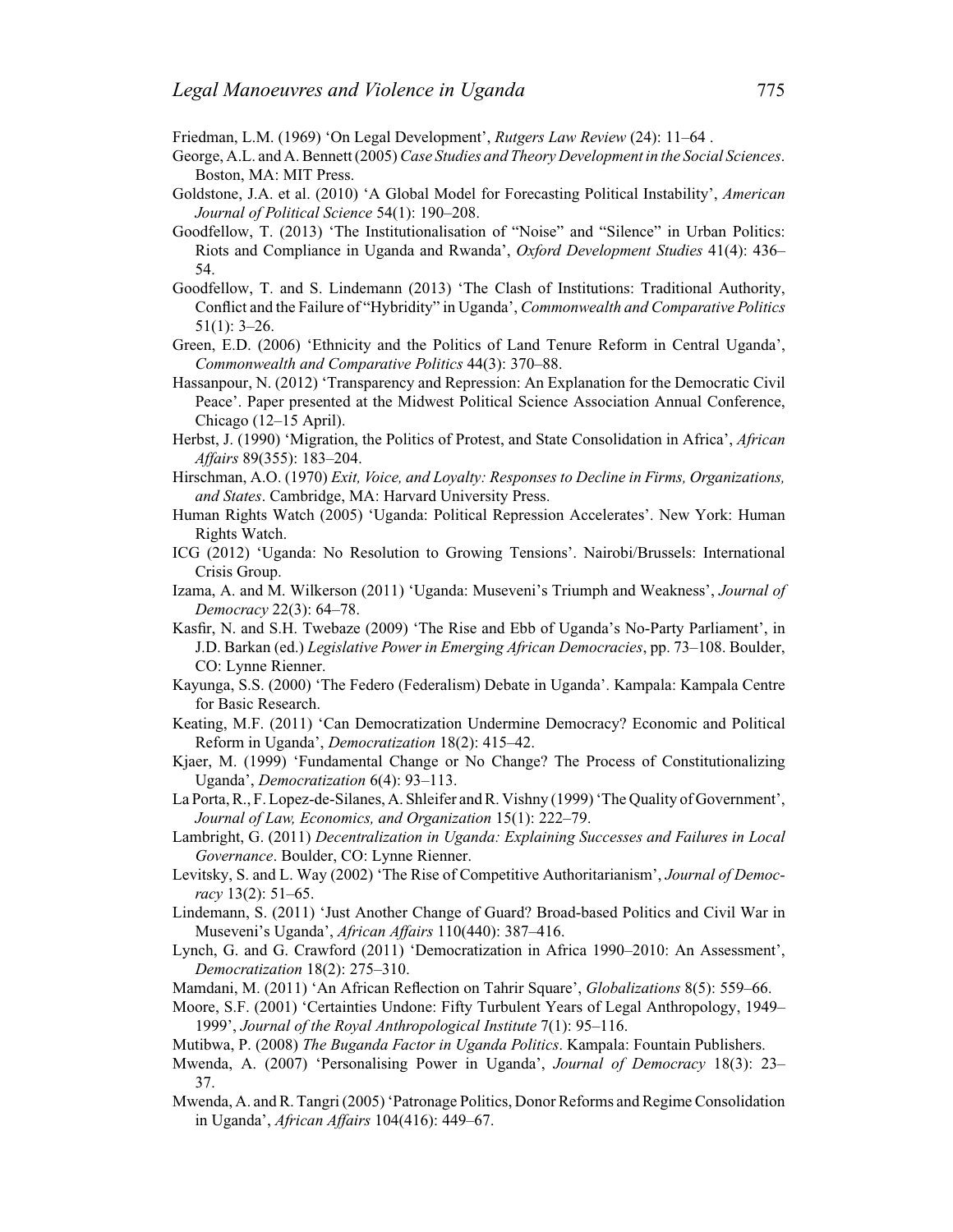- Nakamura, R. and J. Johnson (2003) 'Rising Legislative Assertiveness in Uganda and Kenya 1996 to 2002'. Paper presented at the 19th International Political Science Association World Congress, Durban, South Africa (29 June–4 July).
- Ochieng' Opalo, K. (2012) 'Africa Elections: Two Divergent Trends', *Journal of Democracy* 23(3): 80–93.
- Okuku, J.A. (2006) 'The Land Act (1998) and Land Tenure Reform in Uganda', *Africa Development* 31(1): 1–26.
- Oloka-Onyango, J. (1997) 'The Question of Buganda in Contemporary Ugandan Politics', *Journal of Contemporary African Studies* 15(2): 173–89.
- Rubongoya, J.B. (2007) *Regime Hegemony in Museveni's Uganda: Pax Musevenica*. New York: Palgrave Macmillan.
- Saiegh, S.M. (2011) *Ruling by Statute: How Uncertainty and Vote Buying Shape Lawmaking*. New York: Cambridge University Press.
- Sedler, R.A. (1968) 'Law Reform in the Emerging Nations of Sub-Saharan Africa: Social Change and the Development of the Modern Legal System', *St. Louis University Law Journal* 13: 195–99.
- Seidman, R.B. (1972) 'Law and Development: A General Model', *Law and Society Review* 6: 311–42.
- Seidman, R.B. (1978) *The State, Law and Development*. London: Croom Helm.
- Tripp, A.M. (2010a) *Museveni's Uganda: Paradoxes of Power in a Hybrid Regime*. Boulder, CO: Lynne Rienner.
- Tripp, A.M. (2010b) 'The Politics of Constitution Making in Uganda', in L.E. Miller (ed.) *Framing the State in Times of Transition: Case Studies in Constitution Making*, pp. 158–75. Washington, DC: United States Institute of Peace.
- Weingast, B. (1997) 'The Political Foundations of Democracy and the Rule of Law', *American Political Science Review* 91(2): 245–63.
- Wood, S. (2012) 'The Stark Realities Lying Behind the Ugandan Anti-homosexuality Bill'. Participation, Power and Social Change blog. Brighton: Institute of Development Studies. http://participationpower.wordpress.com/2012/12/04/the-stark-realities-lyingbehind-the-ugandan-anti-homosexuality-bill/
- Zakaria, F. (1997) 'The Rise of Illiberal Democracy', *Foreign Affairs* 76(6): 22–43.

**Tom Goodfellow** (e-mail: t.goodfellow@sheffield.ac.uk) is a Lecturer in Urban Studies and International Development at the Department of Town and Regional Planning, University of Sheffield, Western Bank, Sheffield S10 2TN, UK. He works on urban politics, informality, conflict and development in sub-Saharan Africa, and has published in journals including *Oxford Development Studies, Comparative Politics, Urban Studies* and *Geoforum*.